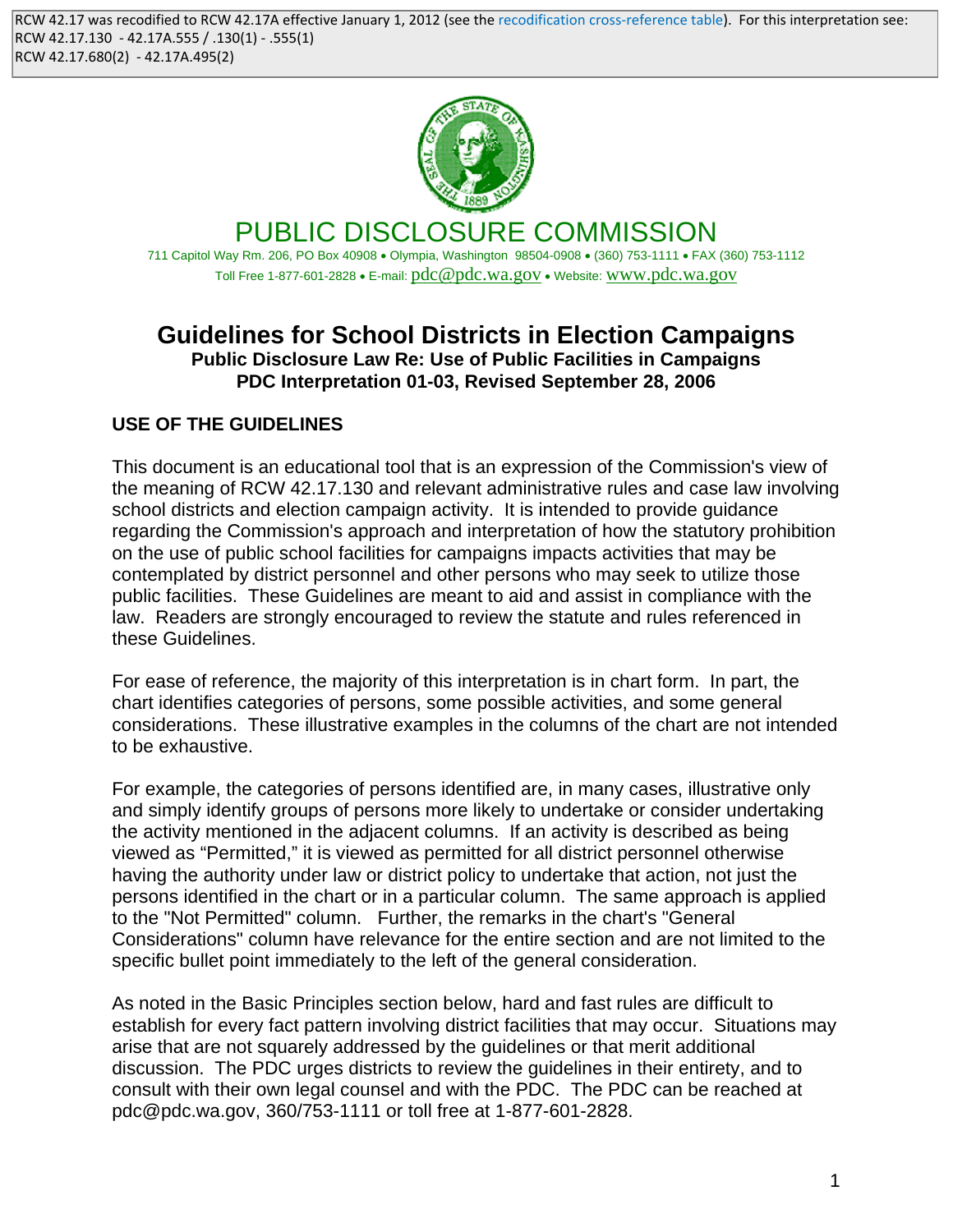#### **RCW 42.17.130 Use of public office or agency facilities in campaigns — Prohibition — Exceptions.**

No elective official nor any employee of his [or her] office nor any person appointed to or employed by any public office or agency may use or authorize the use of any of the facilities of a public office or agency, directly or indirectly, for the purpose of assisting a campaign for election of any person to any office or for the promotion of or opposition to any ballot proposition. Facilities of a public office or agency include, but are not limited to, use of stationery, postage, machines, and equipment, use of employees of the office or agency during working hours, vehicles, office space, publications of the office or agency, and clientele lists of persons served by the office or agency. However, this does not apply to the following activities:

 (1) Action taken at an open public meeting by members of an elected legislative body or by an elected board, council, or commission of a special purpose district including, but not limited to, fire districts, public hospital districts, library districts, park districts, port districts, public utility districts, school districts, sewer districts, and water districts, to express a collective decision, or to actually vote upon a motion, proposal, resolution, order, or ordinance, or to support or oppose a ballot proposition so long as (a) any required notice of the meeting includes the title and number of the ballot proposition, and (b) members of the legislative body, members of the board, council, or commission of the special purpose district, or members of the public are afforded an approximately equal opportunity for the expression of an opposing view;

 (2) A statement by an elected official in support of or in opposition to any ballot proposition at an open press conference or in response to a specific inquiry;

 (3) Activities which are part of the normal and regular conduct of the office or agency.

#### **Notes:**

 **Finding -- Intent -- 2006 c 215:** "(1) The legislature finds that the public benefits from an open and inclusive discussion of proposed ballot measures by local elected leaders, and that for twenty-five years these discussions have included the opportunity for elected boards, councils, and commissions of special purpose districts to vote in open public meetings in order to express their support of, or opposition to, ballot propositions affecting their jurisdictions.

 (2) The legislature intends to affirm and clarify the state's long-standing policy of promoting informed public discussion and understanding of ballot propositions by allowing elected boards, councils, and commissions of special purpose districts to adopt resolutions supporting or opposing ballot propositions." [2006 c 215 § 1.]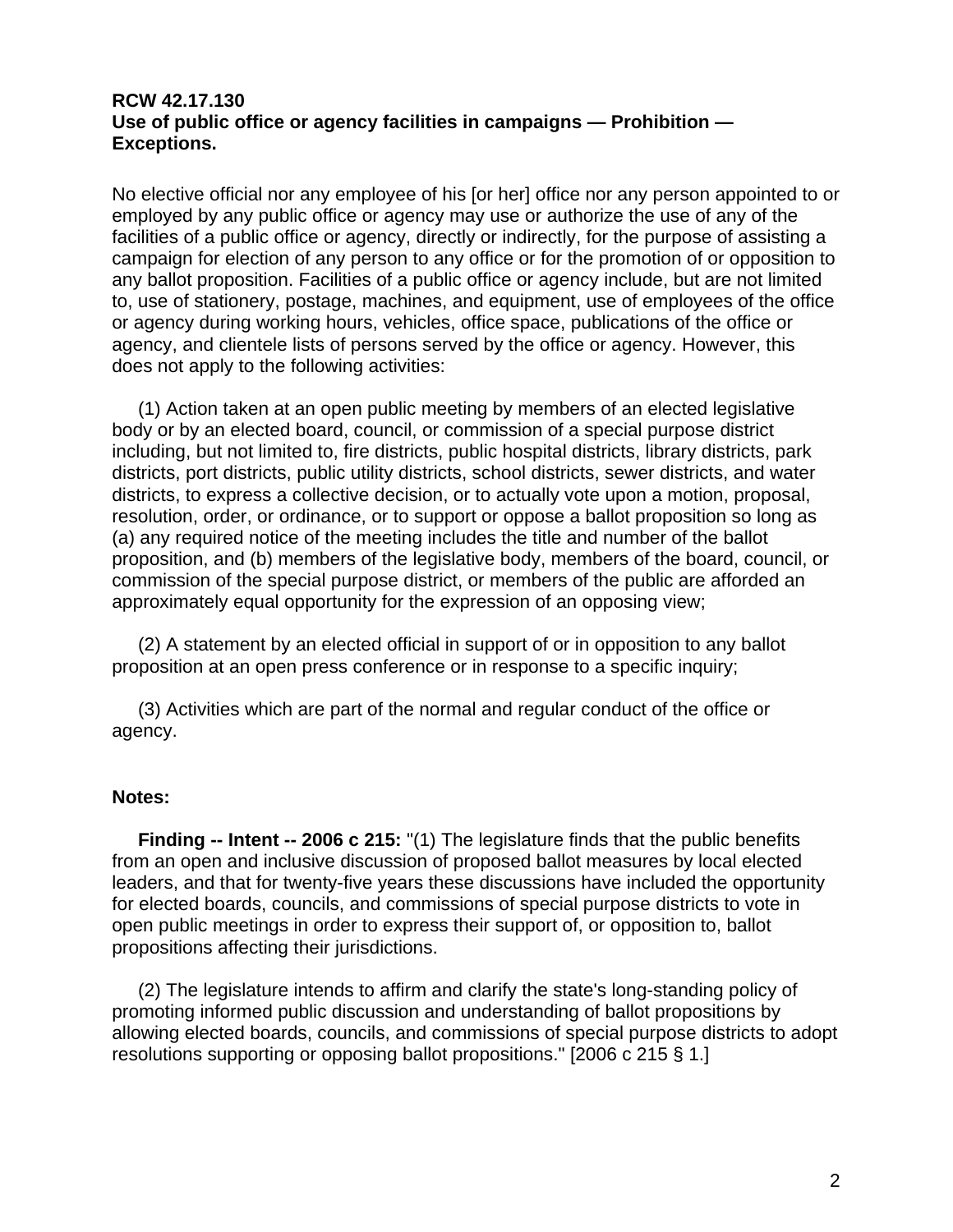#### **RCW 28A.320.090 Preparing and distributing information on district's instructional program, operation and maintenance--Limitation.**

The board of directors of any school district shall have authority to authorize the expenditure of funds for the purpose of preparing and distributing information to the general public to explain the instructional program, operation and maintenance of the schools of the district: PROVIDED, That nothing contained herein shall be construed to authorize preparation and distribution of information to the general public for the purpose of influencing the outcome of a school district election.

### **WAC 390-05-271 General applications of RCW 42.17.130.**

- (1) RCW 42.17.130 does not restrict the right of any individual to express his or her own personal views concerning, supporting, or opposing any candidate or ballot proposition, if such expression does not involve a use of the facilities of a public office or agency.
- (2) RCW 42.17.130 does not prevent a public office or agency from (a) making facilities available on a nondiscriminatory, equal access basis for political uses or (b) making an objective and fair presentation of facts relevant to a ballot proposition, if such action is part of the normal and regular conduct of the office or agency.

### **WAC 390-05-273 Definition of normal and regular conduct.**

Normal and regular conduct of a public office or agency, as that term is used in the proviso to RCW 42.17.130, means conduct which is (1) lawful, i.e., specifically authorized, either expressly or by necessary implication, in an appropriate enactment, and (2) usual, i.e., not effected or authorized in or by some extraordinary means or manner. No local office or agency may authorize a use of public facilities for the purpose of assisting a candidate's campaign or promoting or opposing a ballot proposition, in the absence of a constitutional, charter, or statutory provision separately authorizing such use.

Similar prohibitions on the use of public facilities by state employees and state officers are described in a memorandum from the Attorney General's Office regarding RCW 42.52 and available at http://www.atg.wa.gov/pubs/publicfundsmemo062800.htm

### **BASIC PRINCIPLES**

1. Public facilities may not be used to support or oppose a candidate or ballot proposition. RCW 42.17.130. Facilities include school district equipment, buildings, supplies, employee work time, and district publications. The statute includes an exception to the prohibition for "activities which are part of the normal and regular conduct of the office or agency."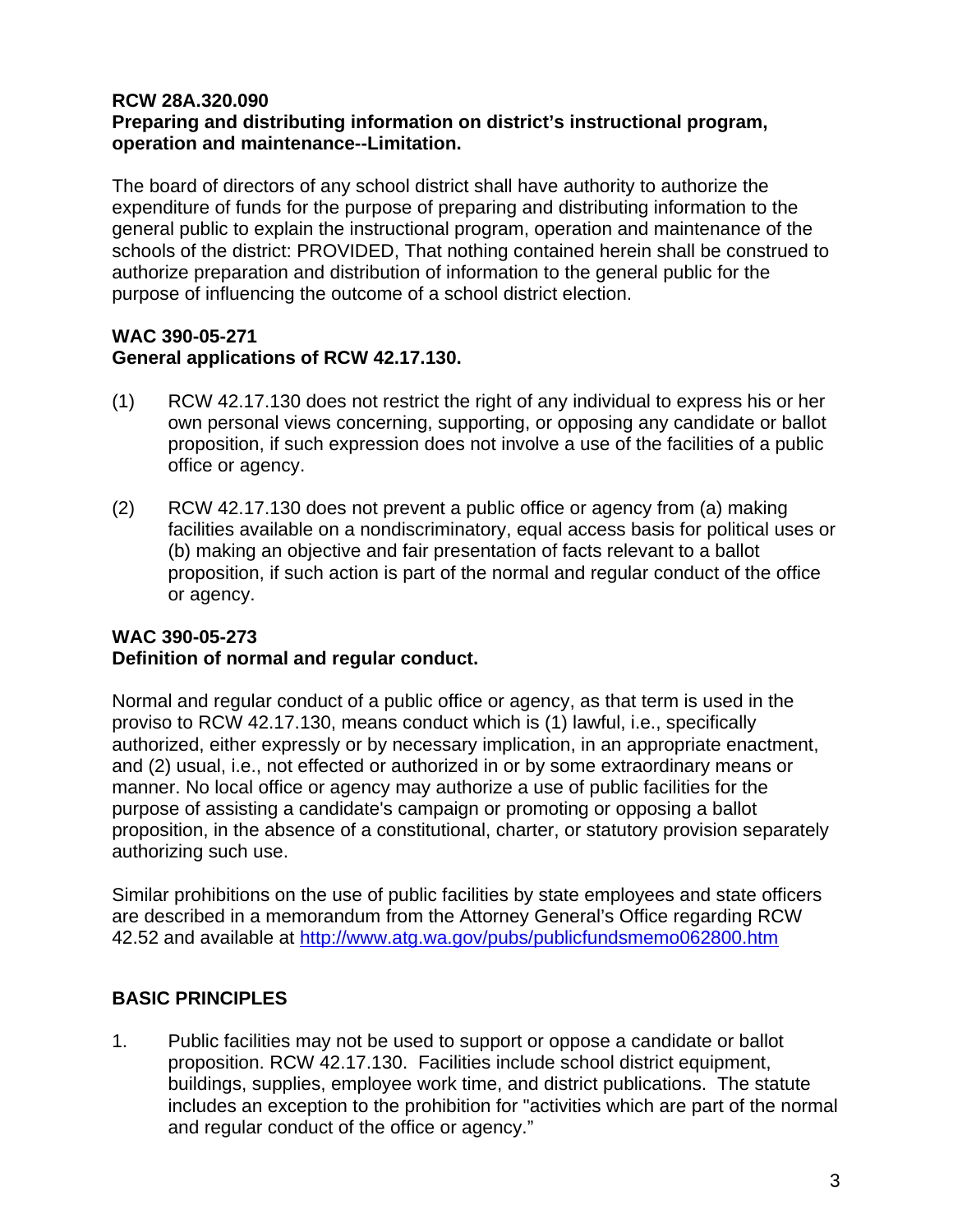- 2. School districts are authorized by statute to prepare and distribute information to the general public to explain the instructional program, operation and maintenance of the schools of the district. This includes informing the community of the needs the district faces and needs students have that the community may not realize exist. RCW 28A.320.090 which authorizes the board of directors of any school district to expend funds for this purpose provides that nothing in that statute is to be construed as authorizing preparation or distribution of information to the general public for the purpose of influencing the outcome of a school district election.
- 3. School districts are charged with education and instilling civic virtue.
- 4. School district employees do not forfeit their rights to engage in political activity because of their employment. Neither may district employees be subjected to coercion, pressure, or undue influence to participate in political activity or to take a particular position. Public officials and employees should make it clear that any participation is personal rather than officially sponsored.
- 5. Supervisory school personnel have a duty to know, apply, and communicate to their staffs the difference between acceptable information activities and inappropriate promotional activities in support of district ballot measures.
- 6. School directors are free to support school district ballot issues and engage in other political activities as long as such activities do not make use of district facilities, time or resources and do not either pressure or condone employees' use of district facilities, time or resources to support school district ballot issues.
- 7. The PDC is charged with enforcing RCW 42.17.130. This requires consideration and analysis of activities, which may or may not be determined to be in violation of the statute. The PDC has, over the years, developed methods of considering and analyzing activities engaged in by school districts and public offices. Among the factors considered are the normal and regular conduct of the district and the timing, tone, and tenor of activities as compared with ballot measure elections. As in any matter where intent is to be considered, hard and fast rules, which will be applicable to all situations, are difficult to establish.

The combination of a number of activities into a coordinated campaign involving close coordination between district activities and citizens' committee activities which closely resembles traditional election campaign activities and which is targeted at and/or occurs close in time to a school district ballot measure election is likely to draw close scrutiny and careful consideration by the PDC as to whether a violation has occurred.

8.a. Historically, the PDC has routinely advised and held that with respect to electionrelated publications, one districtwide objective and fair presentation of the facts per ballot measure is appropriate.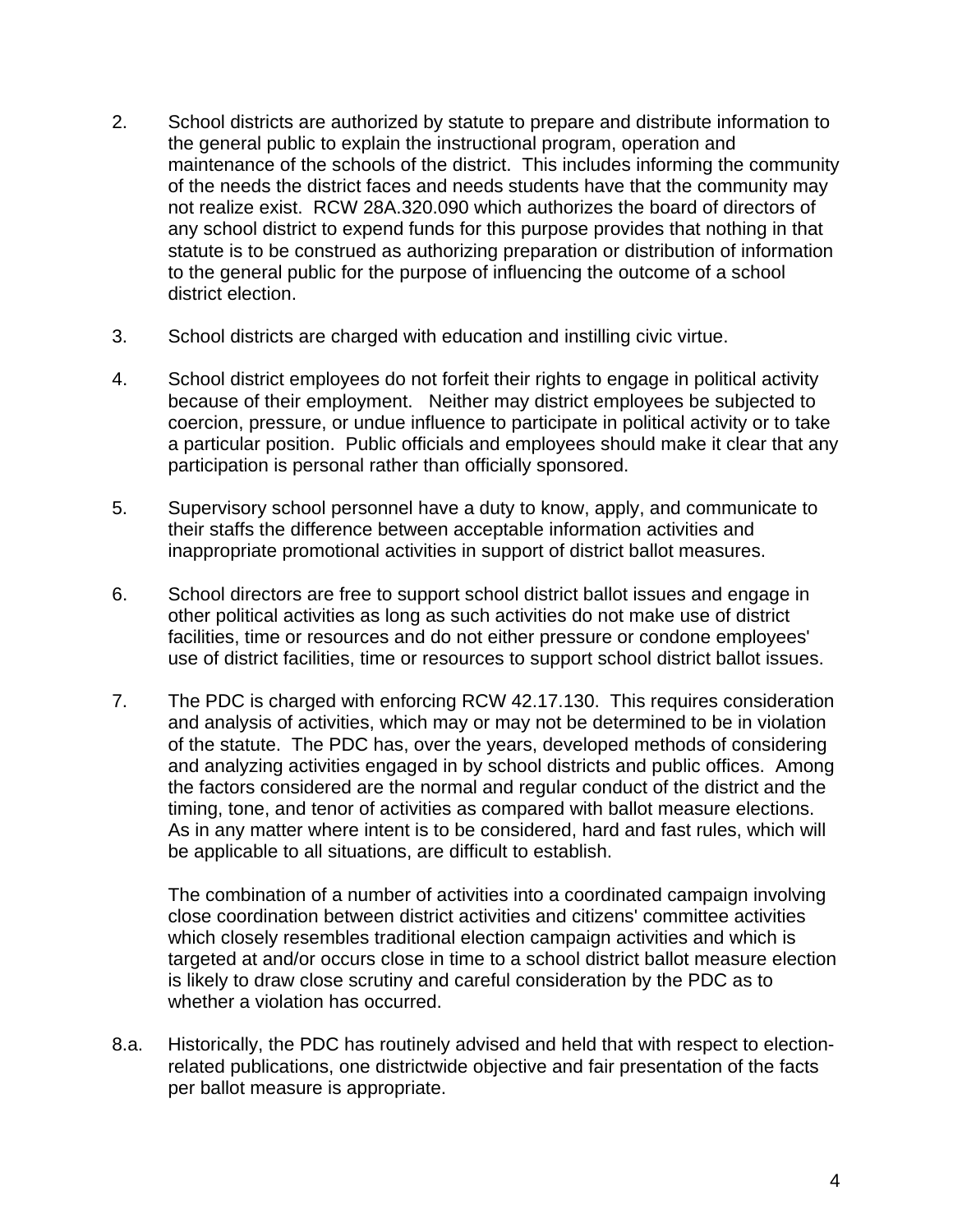In addition, if a district has also customarily distributed this information through means other than a districtwide mailing (e.g. kid mail, regularly scheduled district or school newsletter, website, bilingual documents, or other format), that conduct has also been permitted under RCW 42.17.130 so long as the activity has been normal and regular for the district.

- b. The PDC will presume that every school district may distribute districtwide an objective and fair presentation of the facts for each ballot measure. If the district distributes more than this districtwide single publication, the district must be able to demonstrate to the PDC that this conduct is normal and regular for that district. In other words, the district must be able to demonstrate that for other major policy issues facing the district, the district has customarily communicated with its residents in a manner similar to that undertaken for the ballot measure.
- c. Districts are urged to read the definitions of "normal and regular" at WAC 390-05-271 and WAC 390-05-273. **Districts need to be aware, however, that in no case will the PDC view a marketing or sales effort related to a campaign or election as normal and regular conduct.**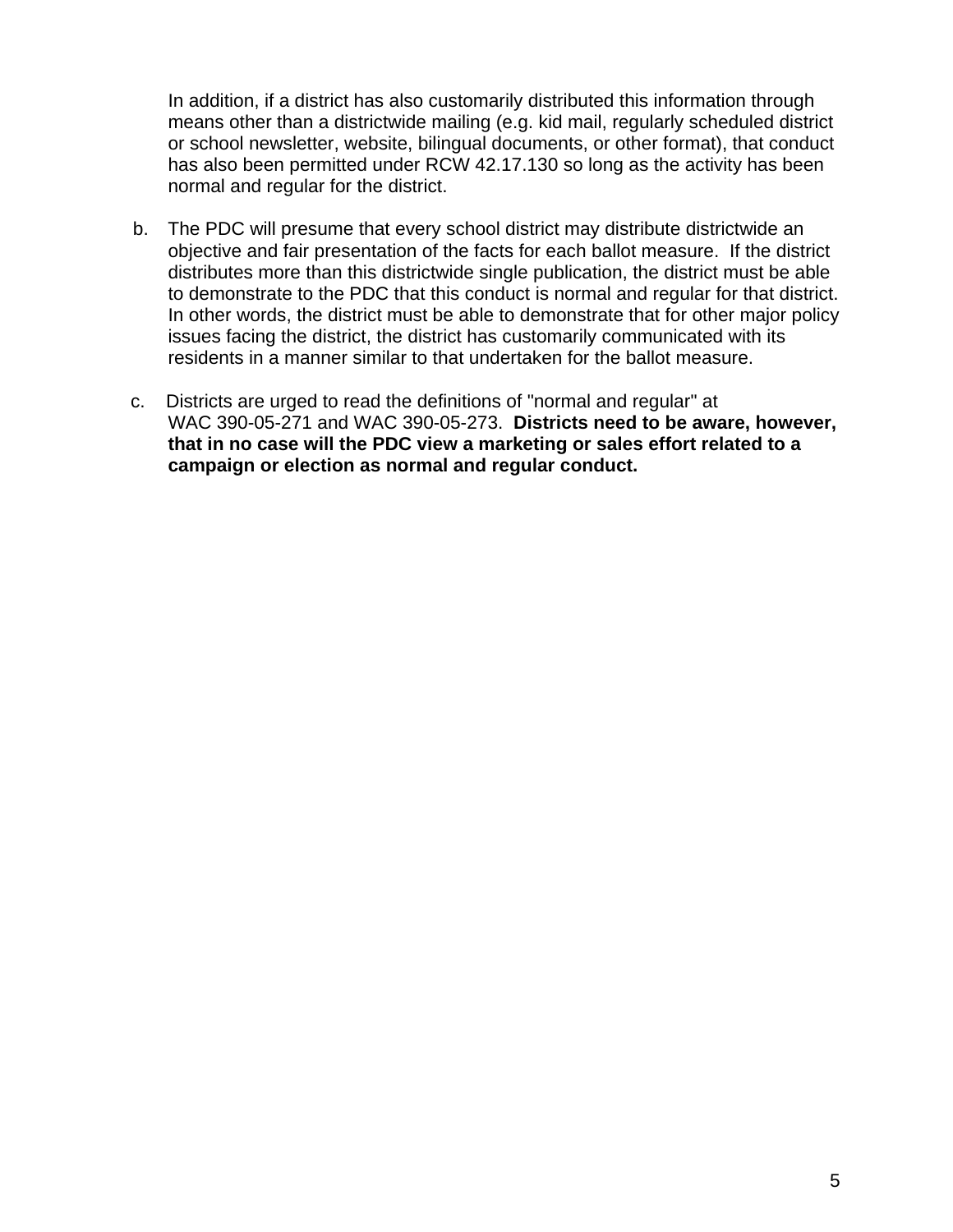| <b>Persons</b>                                                   | <b>Permitted</b>                                                                                                                                                                                                                                                                                                                                      | <b>Not Permitted</b>                                                                                                                                                          | <b>General Considerations</b>                                                                                                                                                                                                    |
|------------------------------------------------------------------|-------------------------------------------------------------------------------------------------------------------------------------------------------------------------------------------------------------------------------------------------------------------------------------------------------------------------------------------------------|-------------------------------------------------------------------------------------------------------------------------------------------------------------------------------|----------------------------------------------------------------------------------------------------------------------------------------------------------------------------------------------------------------------------------|
| <b>Principals or</b><br><b>Building</b><br><b>Administrators</b> | May inform staff during non-work<br>$\bullet$<br>hours <sup>1</sup> of opportunities to<br>participate in campaign activities. <sup>2</sup>                                                                                                                                                                                                           | Shall not pressure or coerce<br>employees to participate in<br>campaign activities.                                                                                           | Has there been<br>$\bullet$<br>communications with staff and<br>with union representatives<br>regarding the prohibition on the<br>use of the school's internal mail<br>or email system to support or<br>oppose a ballot measure? |
|                                                                  | Are encouraged to communicate to<br>staff the difference between<br>acceptable and unacceptable<br>activities related to a ballot<br>measure.                                                                                                                                                                                                         | Shall not use internal<br>memoranda solely for the<br>purpose of informing employees<br>of meetings supporting or<br>opposing ballot measures.                                |                                                                                                                                                                                                                                  |
|                                                                  | In the course of normal<br>$\bullet$<br>publications for the school, may<br>distribute an objective and fair<br>presentation of the facts <sup>3</sup> based on<br>and expanded upon the<br>information <sup>4</sup> prepared by the<br>district in accordance with the<br>normal and regular conduct of the<br>school and the district. <sup>5</sup> | Shall not coordinate<br>informational activities with<br>campaign efforts, in a manner<br>that makes the district appear to<br>be supporting or opposing a<br>ballot measure. | Is the distribution of this<br>information consistent with the<br>normal practices of the school<br>(such as kid mail, newsletters,<br>websites, or some other<br>format)?                                                       |

 $<sup>1</sup>$  Districts may set the definition of work hours for their employees. For example, to the extent that a district defines the lunch hour as a non-work hour, activities to</sup> support or oppose a candidate or a ballot measure that do not use public resources and that are held away from district facilities are permitted during the lunch hour.

<sup>&</sup>lt;sup>2</sup> RCW 42.17.680(2) provides that "[n]o employer or labor organization may discriminate against an officer or employee in the terms or conditions of employment for (a) the failure to contribute to, (b) the failure in any way to support or oppose, or (c) in any way supporting or opposing a candidate, ballot proposition, political party, or political committee."

 $3$  Throughout these guidelines, the clause "objective and fair presentation of the facts" means that in addition to presenting the facts, the materials should present accurately the costs and other anticipated impacts of a ballot measure.<br><sup>4</sup> For the purposes of these quidelines, "information" refers to the documents prepared, printed, and mailed districtwide by the district's central a

for the purposes of informing residents regarding an upcoming ballot measure. The district and a school may continue to distribute information consistent with the customary practices of the district and a school, including but not limited to kid mail, newsletters, websites, and multi-lingual documents. These publications may continue, but if they discuss the ballot measure, the information should be an objective and fair presentation of the facts.<br><sup>5</sup> For the purpose of these guidelines, the term "normal and regular" is defined in WAC 390-05-2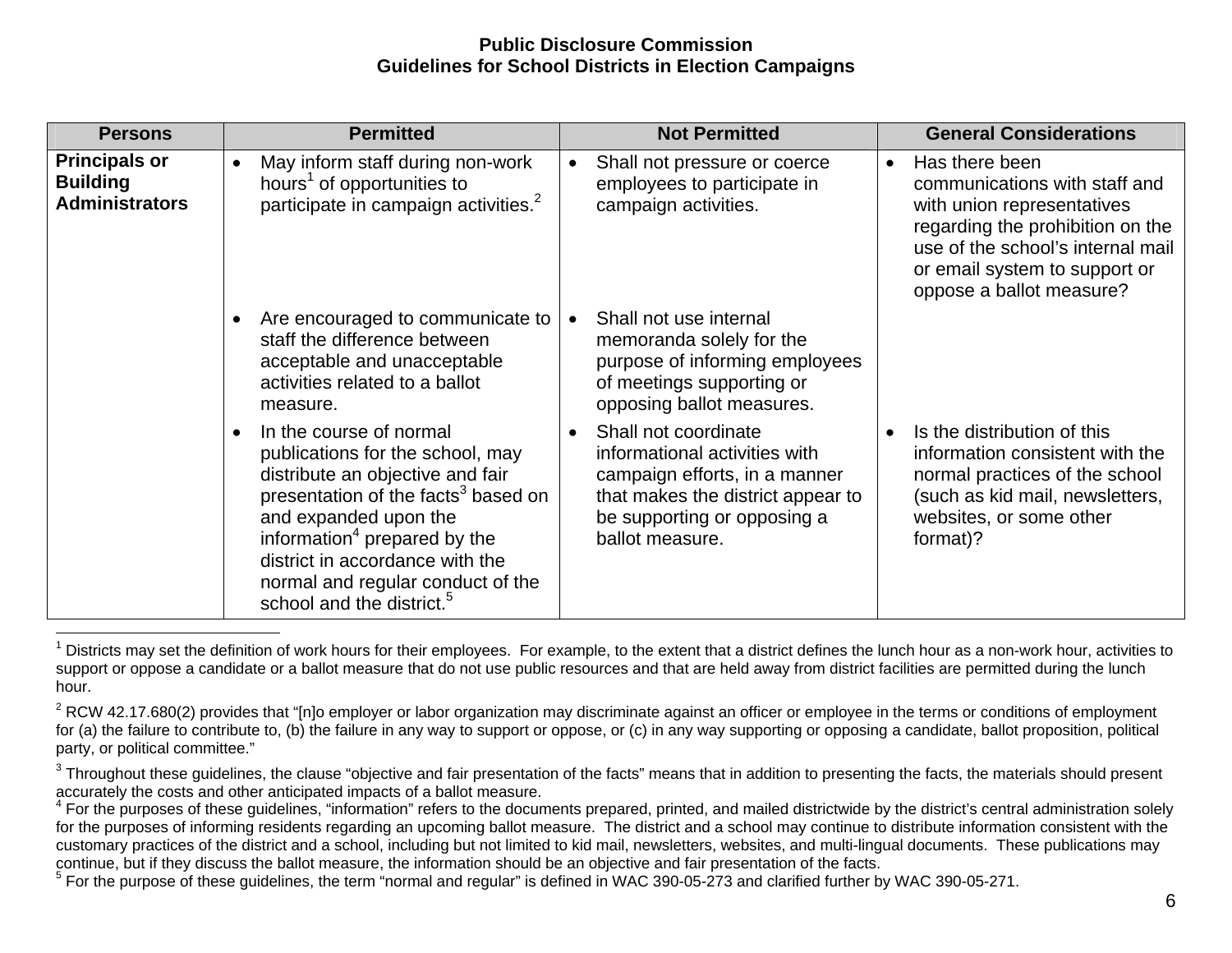| <b>Persons</b>                                                                  | <b>Permitted</b>                                                                                                                                                                                                                                                                        | <b>Not Permitted</b>                                                                                                                                                                                                             | <b>General Considerations</b>                                                                                          |
|---------------------------------------------------------------------------------|-----------------------------------------------------------------------------------------------------------------------------------------------------------------------------------------------------------------------------------------------------------------------------------------|----------------------------------------------------------------------------------------------------------------------------------------------------------------------------------------------------------------------------------|------------------------------------------------------------------------------------------------------------------------|
| <b>Principals or</b><br><b>Building</b><br><b>Administrators</b><br>(continued) | May speak at community forums<br>$\bullet$<br>and clubs to present factual and<br>objective information on a ballot<br>measure during regular work<br>hours.                                                                                                                            | Shall not use public resources to<br>$\bullet$<br>operate a speakers' bureau in a<br>manner that may be viewed as<br>promoting a ballot measure.                                                                                 | Is the information provided an<br>$\bullet$<br>objective and fair presentation<br>of the facts?                        |
|                                                                                 | May encourage staff and members<br>$\bullet$<br>of the public to vote, as long as<br>such encouragement routinely<br>occurs for other elections.                                                                                                                                        |                                                                                                                                                                                                                                  | Is the activity consistent with<br>$\bullet$<br>the school's normal and regular<br>course of business?                 |
|                                                                                 | May respond to questions<br>$\bullet$<br>regarding a ballot measure if such<br>activity is consistent with his or her<br>normal and regular duties.                                                                                                                                     |                                                                                                                                                                                                                                  | Do the materials accurately<br>$\bullet$<br>present the costs and other<br>anticipated impacts of a ballot<br>measure? |
|                                                                                 | May wear campaign buttons or<br>$\bullet$<br>similar items while on the job if the<br>district's policy generally permits<br>employees to wear political<br>buttons.                                                                                                                    |                                                                                                                                                                                                                                  |                                                                                                                        |
|                                                                                 | May engage in campaign activities<br>$\bullet$<br>on their own time, during non-work<br>hours and without using public<br>resources.                                                                                                                                                    |                                                                                                                                                                                                                                  |                                                                                                                        |
| <b>PTSAs</b>                                                                    | May use school facilities for<br>$\bullet$<br>meetings supporting or opposing a<br>ballot measure to the extent that<br>the facilities are made available on<br>an equal access, nondiscrimina-<br>tory basis, and it is part of the<br>normal and regular activity of the<br>district. | Shall not use school facilities to<br>$\bullet$<br>produce materials that support<br>or oppose a ballot measure,<br>unless the district offers printing<br>services on an equal access,<br>nondiscriminatory basis to<br>others. |                                                                                                                        |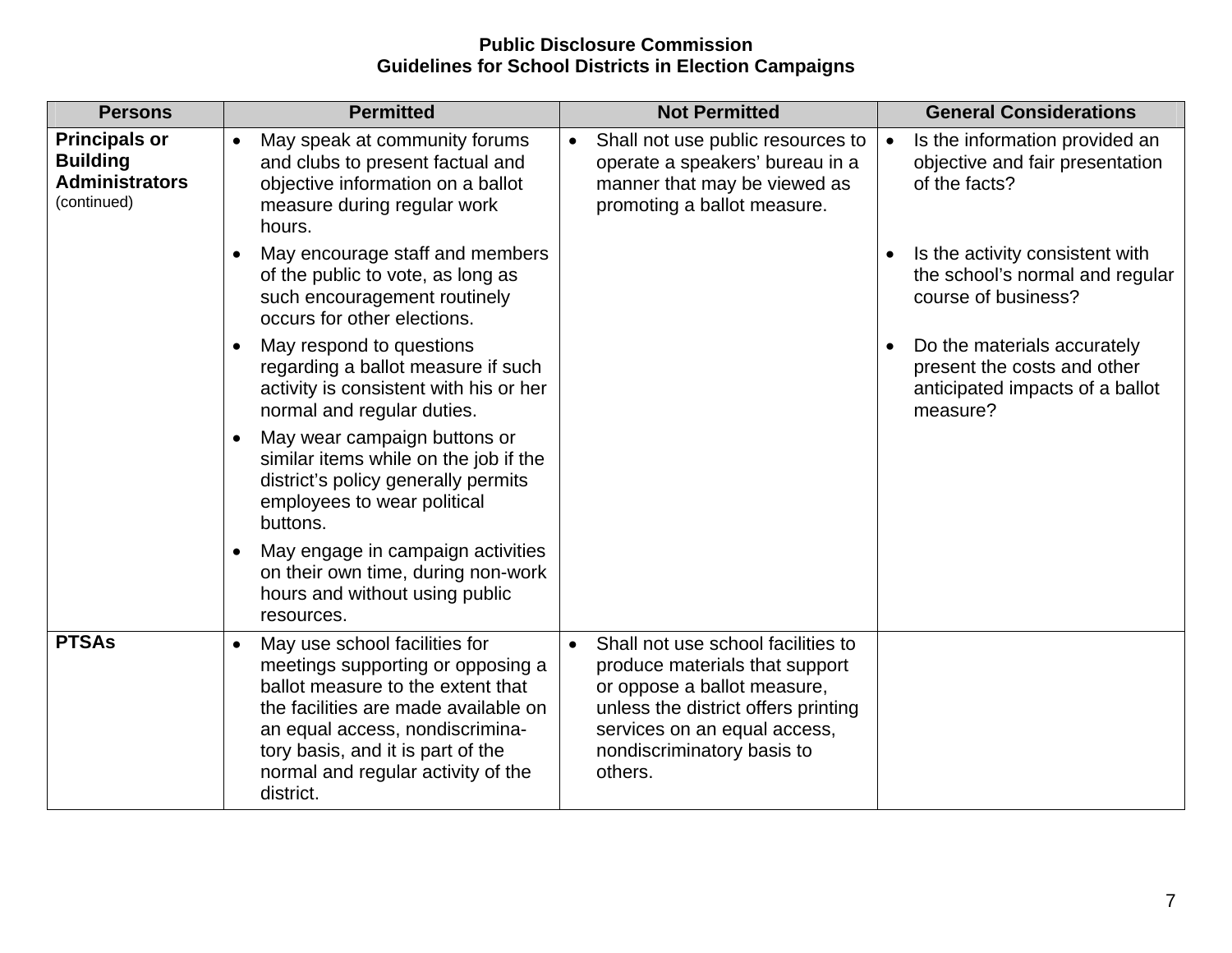| <b>Persons</b>                        | <b>Permitted</b>                                                                                                                                                                                                                                                                                                                                                                                                  | <b>Not Permitted</b>                                                                                                                                                                                                                        | <b>General Considerations</b>                                                                                                                                                                                                                                                                                                     |
|---------------------------------------|-------------------------------------------------------------------------------------------------------------------------------------------------------------------------------------------------------------------------------------------------------------------------------------------------------------------------------------------------------------------------------------------------------------------|---------------------------------------------------------------------------------------------------------------------------------------------------------------------------------------------------------------------------------------------|-----------------------------------------------------------------------------------------------------------------------------------------------------------------------------------------------------------------------------------------------------------------------------------------------------------------------------------|
| <b>PTSAs</b><br>(continued)           | May print and distribute a separate<br>$\bullet$<br>newsletter advocating support for<br>the ballot measure so long as no<br>district resources are used (such<br>as kid mail, newsletters, websites,<br>or some other format).                                                                                                                                                                                   | Shall not print and distribute<br>materials promoting the ballot<br>measure in the school<br>newsletter.                                                                                                                                    |                                                                                                                                                                                                                                                                                                                                   |
|                                       | May remind voters of upcoming<br>$\bullet$<br>election dates in the PTSA<br>newsletter or in their part of the<br>school newsletter.                                                                                                                                                                                                                                                                              | Shall not use a school or district-<br>$\bullet$<br>sponsored event to promote or<br>oppose a candidate or a ballot<br>measure.                                                                                                             |                                                                                                                                                                                                                                                                                                                                   |
| <b>School Boards</b>                  | May collectively vote to support or<br>$\bullet$<br>oppose a ballot measure at a<br>properly noticed public meeting,<br>where opponents of the measure<br>are given an equal opportunity to<br>express views.                                                                                                                                                                                                     | Shall not pressure or coerce the<br>$\bullet$<br>superintendent to participate in<br>campaign activities.<br>Shall not explicitly include<br>$\bullet$<br>passage of a ballot measure in<br>the district's annual goals.                    |                                                                                                                                                                                                                                                                                                                                   |
| <b>School Board</b><br><b>Members</b> | May engage in political activities<br>$\bullet$<br>on his or her own time, if no public<br>equipment, vehicle or facility is<br>used. (An elected official may use<br>his or her title, but should clarify<br>that he/she is speaking on his/her<br>own behalf, and not on behalf of<br>the district. If the board has<br>adopted a resolution, the board<br>member can then speak on behalf<br>of the district.) | Shall not direct district staff to<br>$\bullet$<br>perform tasks to support or<br>oppose campaign activities or<br>ballot measures.<br>Shall not use public facilities or<br>$\bullet$<br>resources in engaging in political<br>activities. | Is the board member using staff<br>time, a public vehicle, or other<br>public resources?<br>Has the board adopted a<br>$\bullet$<br>resolution? If yes, the board<br>member can speak on behalf of<br>the district. If not, has the<br>board member made it clear<br>that he or she is not speaking<br>on behalf of the district? |

<sup>&</sup>lt;sup>6</sup>RCW 42.17.130(1) provides that action may be "taken at an open public meeting by members of an elected legislative body or by an elected board, council, or commission of a special purpose district including, but not limited to, fire districts, public hospital districts, library districts, park districts, port districts, public utility districts, school districts, sewer districts, and water districts, to express a collective decision, or to actually vote upon a motion, proposal, resolution, order, or ordinance, or to support or oppose a ballot proposition so long as (a)any required notice of the meeting includes the title and number of the ballot proposition, and (b) members of the legislative body, members of the board, council, or commission of the special purpose district, or members of the public are afforded an approximately equal opportunity for the expression of an opposing view;".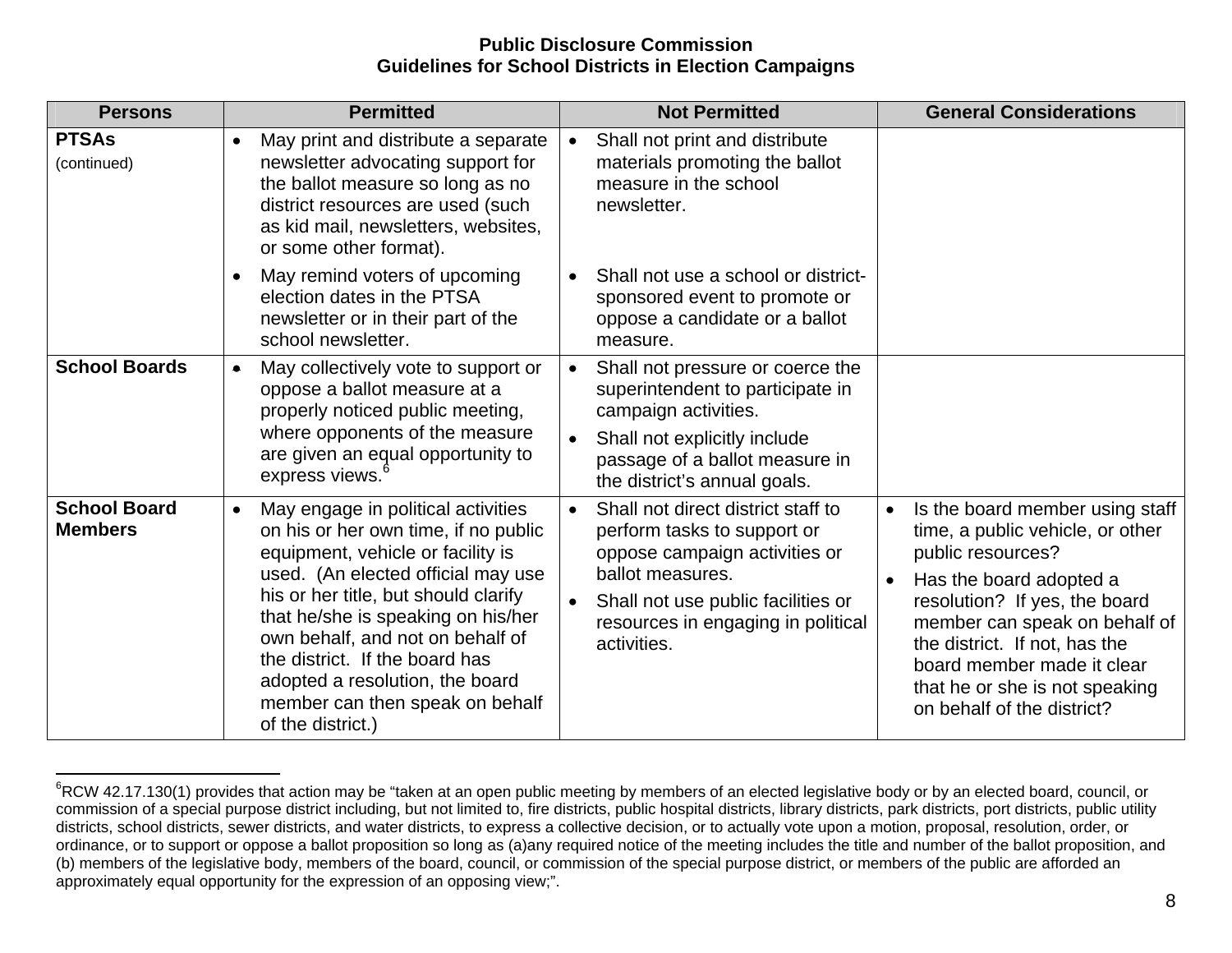| <b>Persons</b>                                         | <b>Permitted</b>                                                                                                                                                                                                                              | <b>Not Permitted</b>                                                                                                                                                                                      | <b>General Considerations</b>                                                                                               |
|--------------------------------------------------------|-----------------------------------------------------------------------------------------------------------------------------------------------------------------------------------------------------------------------------------------------|-----------------------------------------------------------------------------------------------------------------------------------------------------------------------------------------------------------|-----------------------------------------------------------------------------------------------------------------------------|
| <b>Students</b>                                        | Students may originate school<br>$\bullet$<br>projects for credit that promote or<br>oppose candidates or ballot<br>measures.                                                                                                                 | Student school projects<br>$\bullet$<br>supporting or opposing ballot<br>measures shall not use public<br>resources that are not regularly<br>and routinely made available for<br>other student projects. | Is the school project student-<br>initiated?                                                                                |
|                                                        | Students may use public resources<br>$\bullet$<br>to carry out school projects<br>promoting or opposing ballot<br>measures, to the extent that such<br>resources are regularly and<br>routinely made available for other<br>student projects. | Teachers shall not assign school<br>projects to students that require<br>creating or distributing materials<br>to influence an election's<br>outcome.                                                     | Is the district using the student<br>$\bullet$<br>project to influence the<br>outcome of an election?                       |
|                                                        |                                                                                                                                                                                                                                               | District employees and officials<br>$\bullet$<br>shall not use student projects to<br>influence an election's outcome.                                                                                    |                                                                                                                             |
| <b>Superintendents</b><br>or Their<br><b>Designees</b> | May speak at community forums<br>$\bullet$<br>and clubs to present an objective<br>and fair presentation of the facts<br>on a ballot measure during regular<br>work hours. <sup>7</sup>                                                       | Shall not use public resources to<br>$\bullet$<br>operate a speakers' bureau in a<br>manner that may be viewed as<br>promoting a ballot measure.                                                          | Is the superintendent using<br>public resources in a manner<br>that promotes or opposes a<br>candidate or a ballot measure? |
|                                                        | May fully participate in campaign<br>$\bullet$<br>activities, including meeting with<br>citizens' campaign committees to<br>plan strategies, during non-work<br>hours and without the use of public<br>resources.                             | Shall not use public resources to<br>$\bullet$<br>promote or defeat a candidate or<br>ballot measure.                                                                                                     | Does the presentation<br>$\bullet$<br>accurately present the costs<br>and other anticipated impacts<br>of a ballot measure? |

 $^7$  Districts may set the definition of work hours for their employees. For example, to the extent that a district defines the lunch hour as a non-work hour, activities to support or oppose a candidate or a ballot measure that do not use public resources and that are held away from district facilities are permitted during the lunch hour.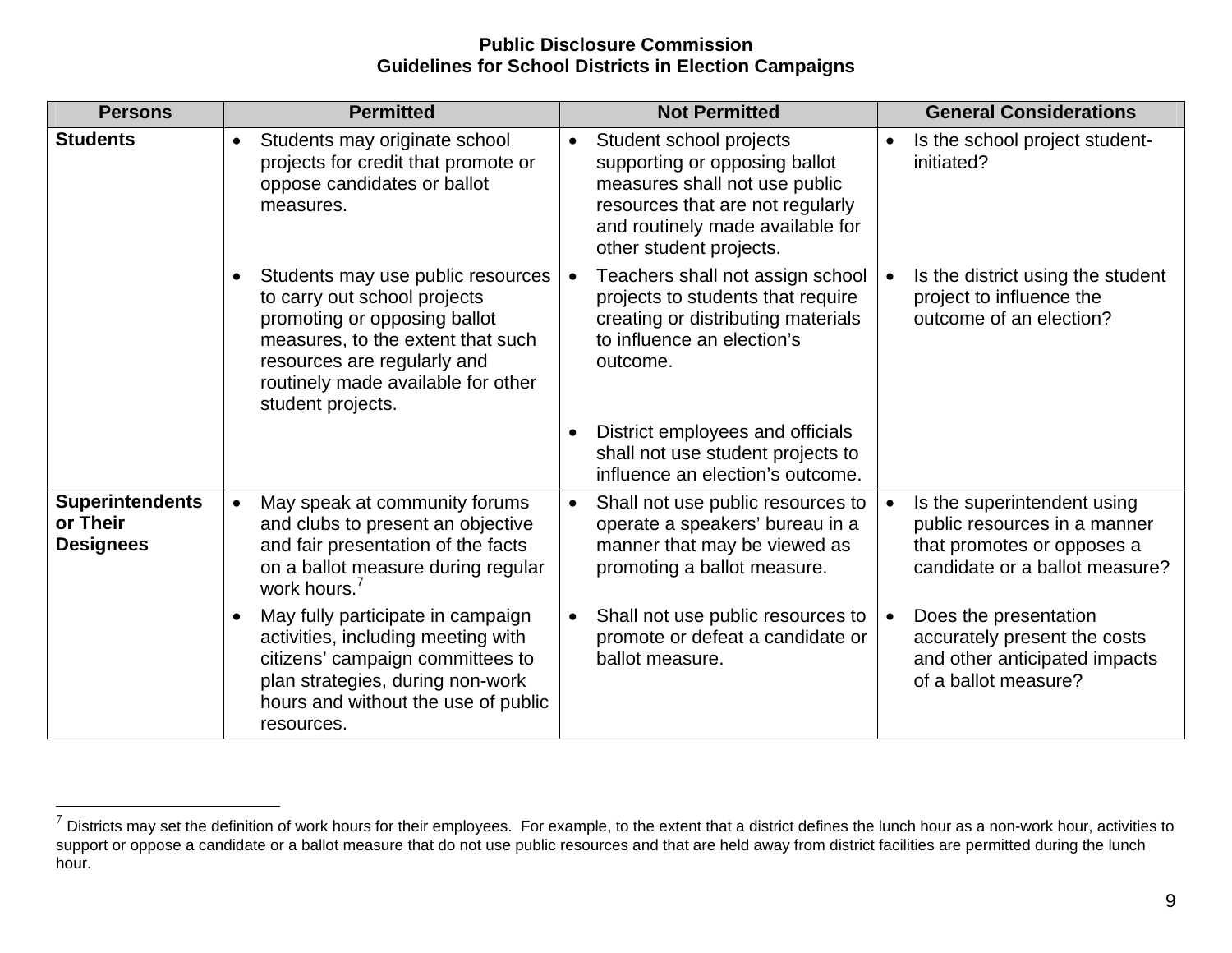| <b>Persons</b>                                                        | <b>Permitted</b>                                                                                                                                                         | <b>Not Permitted</b>                                                                                    | <b>General Considerations</b>                                                         |
|-----------------------------------------------------------------------|--------------------------------------------------------------------------------------------------------------------------------------------------------------------------|---------------------------------------------------------------------------------------------------------|---------------------------------------------------------------------------------------|
| <b>Superintendents</b><br>or Their<br><b>Designees</b><br>(continued) | May inform staff during non-work<br>$\bullet$<br>hours of opportunities to<br>participate in campaign activities.                                                        | Shall not pressure or coerce<br>$\bullet$<br>employees to participate in<br>campaign activities.        |                                                                                       |
|                                                                       | May respond to questions<br>$\bullet$<br>regarding a ballot measure if such<br>activity is consistent with his or her<br>normal and regular duties.                      | Shall not use district resources<br>$\bullet$<br>to organize the distribution of<br>campaign materials. |                                                                                       |
|                                                                       | May wear campaign buttons or<br>$\bullet$<br>similar items while on the job if the<br>district's policy generally permits<br>employees to wear political<br>buttons.     |                                                                                                         | Does the district have a policy<br>permitting employees to wear<br>political buttons? |
|                                                                       | May place window signs or<br>$\bullet$<br>bumper stickers on their<br>privately-owned cars, even if those<br>cars are parked on school property<br>during working hours. |                                                                                                         |                                                                                       |
|                                                                       | Are encouraged to communicate to<br>$\bullet$<br>staff the difference between<br>acceptable and unacceptable<br>activities related to a ballot<br>measure.               |                                                                                                         |                                                                                       |
|                                                                       | May encourage staff and members<br>$\bullet$<br>of the public to vote, as long as<br>such encouragement routinely<br>occurs for other elections.                         |                                                                                                         |                                                                                       |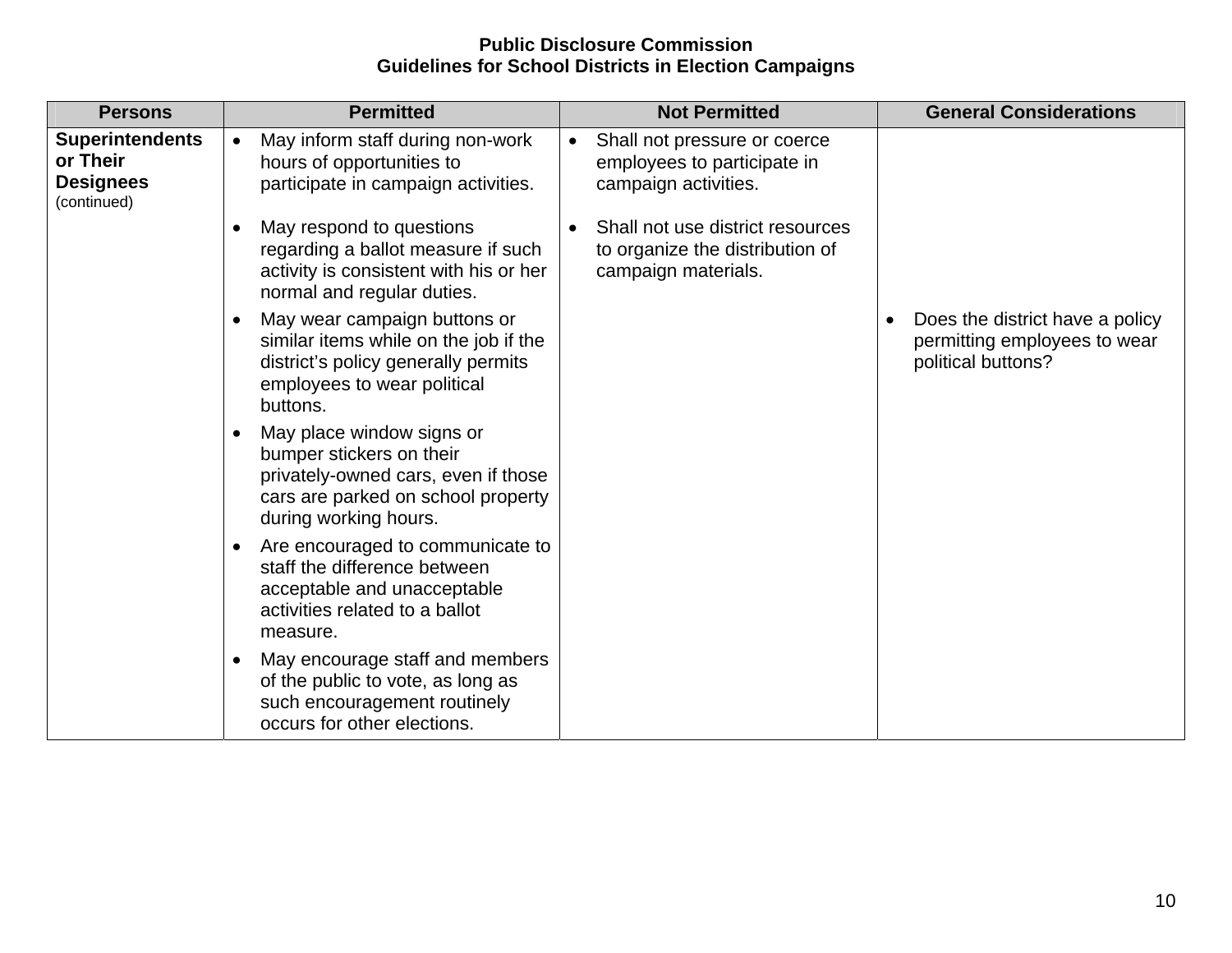| <b>Persons</b>                               | <b>Permitted</b>                                                                                                                                                                                                                                                                                | <b>Not Permitted</b>                                                                                                                                                                                                                                                            | <b>General Considerations</b>                                                                                                                                                                 |
|----------------------------------------------|-------------------------------------------------------------------------------------------------------------------------------------------------------------------------------------------------------------------------------------------------------------------------------------------------|---------------------------------------------------------------------------------------------------------------------------------------------------------------------------------------------------------------------------------------------------------------------------------|-----------------------------------------------------------------------------------------------------------------------------------------------------------------------------------------------|
| <b>Teachers or</b><br><b>Other Employees</b> | May speak at community forums<br>$\bullet$<br>and clubs to present an objective<br>and fair presentation of the facts<br>on a ballot measure during regular<br>work hours.<br>May inform staff during non-work<br>$\bullet$<br>hours of opportunities to<br>participate in campaign activities. | Shall not use work hours or<br>$\bullet$<br>public resources to promote or<br>oppose a candidate or ballot<br>measure (such as gathering<br>signatures, distributing<br>campaign materials, arranging<br>speaking engagements,<br>coordinating phone banks, or<br>fundraising). | Do the presentations accurately<br>present the costs and other<br>anticipated impacts of a ballot<br>measure?<br>Is the employee acting on his<br>or her own time, during non-<br>work hours? |
|                                              | May engage in campaign activities<br>$\bullet$<br>on their own time, during non-work<br>hours and without using public<br>resources.<br>May respond to questions<br>$\bullet$<br>regarding a ballot measure if such<br>activity is consistent with his or her<br>normal and regular duties.     | Shall not pressure or coerce<br>other employees to participate in<br>campaign activities.                                                                                                                                                                                       | Is the employee using public<br>resources in a matter that<br>promotes or defeats a<br>candidate or a ballot measure?                                                                         |
|                                              | May wear campaign buttons or<br>$\bullet$<br>similar items while on the job if the<br>district's policy generally allows<br>employees to wear political<br>buttons.                                                                                                                             |                                                                                                                                                                                                                                                                                 | Does the district have a policy<br>permitting employees to wear<br>political buttons?                                                                                                         |
|                                              | May, during non-work hours, make<br>$\bullet$<br>available campaign materials to<br>employees in lunchrooms and<br>break rooms, which are used only<br>by staff or other authorized<br>individuals.                                                                                             | Shall not use district resources<br>$\bullet$<br>to organize the distribution of<br>campaign materials.                                                                                                                                                                         |                                                                                                                                                                                               |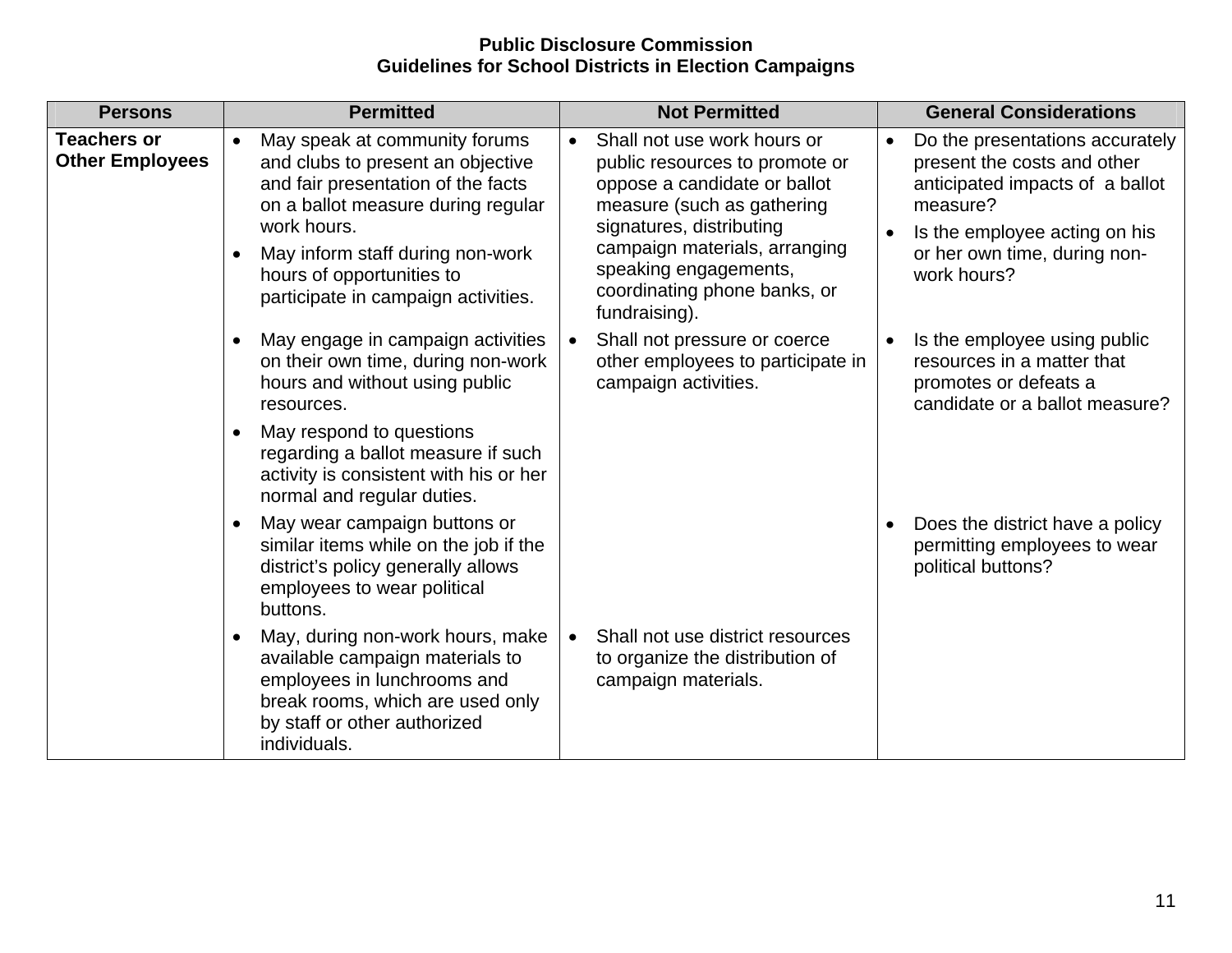| <b>Persons</b>                                              | <b>Permitted</b>                                                                                                                                                                                                                                                   | <b>Not Permitted</b>                                                                                                                      | <b>General Considerations</b>                                                                                                         |
|-------------------------------------------------------------|--------------------------------------------------------------------------------------------------------------------------------------------------------------------------------------------------------------------------------------------------------------------|-------------------------------------------------------------------------------------------------------------------------------------------|---------------------------------------------------------------------------------------------------------------------------------------|
| <b>Teachers or</b><br><b>Other Employees</b><br>(continued) | May place window signs or<br>$\bullet$<br>bumper stickers on their cars, even<br>if those cars are parked on school<br>property during working hours.                                                                                                              |                                                                                                                                           |                                                                                                                                       |
|                                                             | May encourage staff and members<br>$\bullet$<br>of the public to vote, as long as<br>such encouragement routinely<br>occurs for other elections.                                                                                                                   |                                                                                                                                           |                                                                                                                                       |
| <b>Union</b><br><b>Representatives</b>                      | May, during non-work hours, make<br>$\bullet$<br>available campaign materials to<br>union members in lunchrooms and<br>break rooms, which are used only<br>by staff or other authorized<br>individuals.                                                            | Shall not use the school's<br>internal mail or email system to<br>communicate campaign-related<br>information, including<br>endorsements. | Are campaign materials made<br>$\bullet$<br>available only in those areas<br>used solely by staff or other<br>authorized individuals? |
|                                                             | May distribute campaign materials<br>$\bullet$<br>at union-sponsored meetings.                                                                                                                                                                                     | Shall not distribute promotional<br>$\bullet$<br>materials in classrooms or other<br>public areas.                                        | Does such distribution occur<br>$\bullet$<br>during non-work hours?                                                                   |
|                                                             | May post campaign materials on a<br>$\bullet$<br>bulletin board, if such a board is in<br>an area that is not accessible to<br>the general public and if such<br>activity is consistent with the<br>district's policy and the collective<br>bargaining agreements. |                                                                                                                                           |                                                                                                                                       |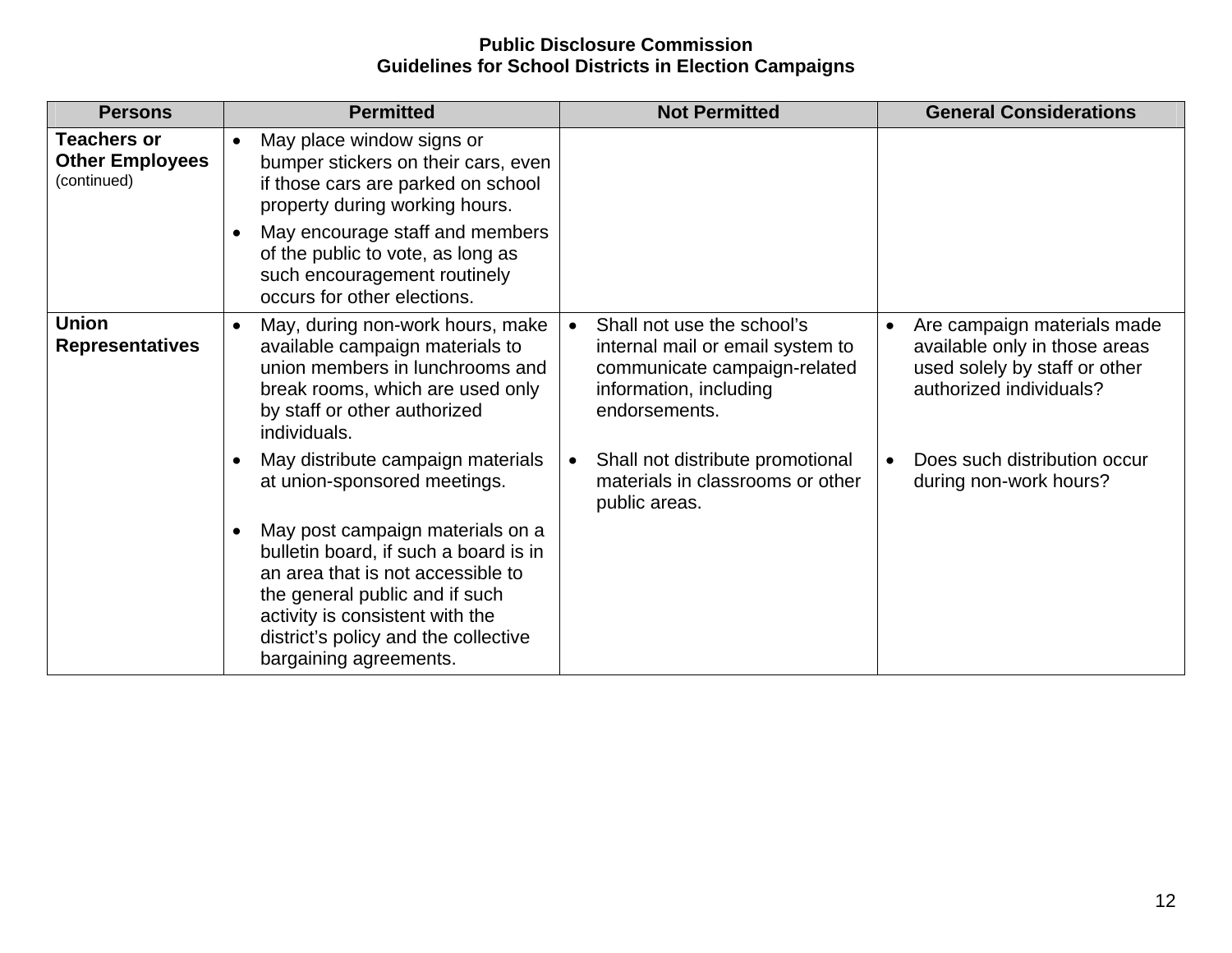| <b>Activities and</b><br><b>Resources</b> | <b>Permitted</b>                                                                                                                                                                                                                                       | <b>Not Permitted</b>                                                                                                                                                                                                                                                                 | <b>General Considerations</b>                                                                                             |
|-------------------------------------------|--------------------------------------------------------------------------------------------------------------------------------------------------------------------------------------------------------------------------------------------------------|--------------------------------------------------------------------------------------------------------------------------------------------------------------------------------------------------------------------------------------------------------------------------------------|---------------------------------------------------------------------------------------------------------------------------|
| <b>Equipment and</b><br><b>Supplies</b>   | District employees, in the course of<br>$\bullet$<br>their employment, may use<br>equipment (including but not<br>limited to projectors and<br>computers) to make an objective<br>and fair presentation of the facts at<br>community forums and clubs. | Public resources (including but<br>not limited to internal mail<br>systems, email systems,<br>copiers, telephone) shall not be<br>used to support or oppose a<br>candidate or ballot measure,<br>whether during or outside of<br>work hours.                                         | Do the presentations fairly and<br>objectively present the costs and<br>other anticipated impacts of a<br>ballot measure? |
|                                           | District employees, in the course of<br>their employment, may produce<br>information that is an objective and<br>fair presentation of the facts using<br>public resources.                                                                             | Citizens' campaign committees<br>$\bullet$<br>and other community groups<br>shall not use district equipment<br>(including but not limited to<br>internal mail systems,<br>projectors, computers, and<br>copiers) to prepare materials<br>for meetings regarding ballot<br>measures. |                                                                                                                           |
| <b>Meeting Facilities</b>                 | District meeting facilities, including<br>audio visual equipment, may be                                                                                                                                                                               |                                                                                                                                                                                                                                                                                      | Can community groups typically<br>$\bullet$<br>use school facilities?                                                     |
|                                           | used by campaign committees for<br>activities on the same terms and                                                                                                                                                                                    |                                                                                                                                                                                                                                                                                      | Are facilities made available to<br>all groups on the same terms?                                                         |
|                                           | conditions available to other<br>community groups, subject to the<br>provisions of the district's policy.                                                                                                                                              |                                                                                                                                                                                                                                                                                      | Has the district adopted a policy<br>regarding the distribution of<br>campaign materials on district<br>property?         |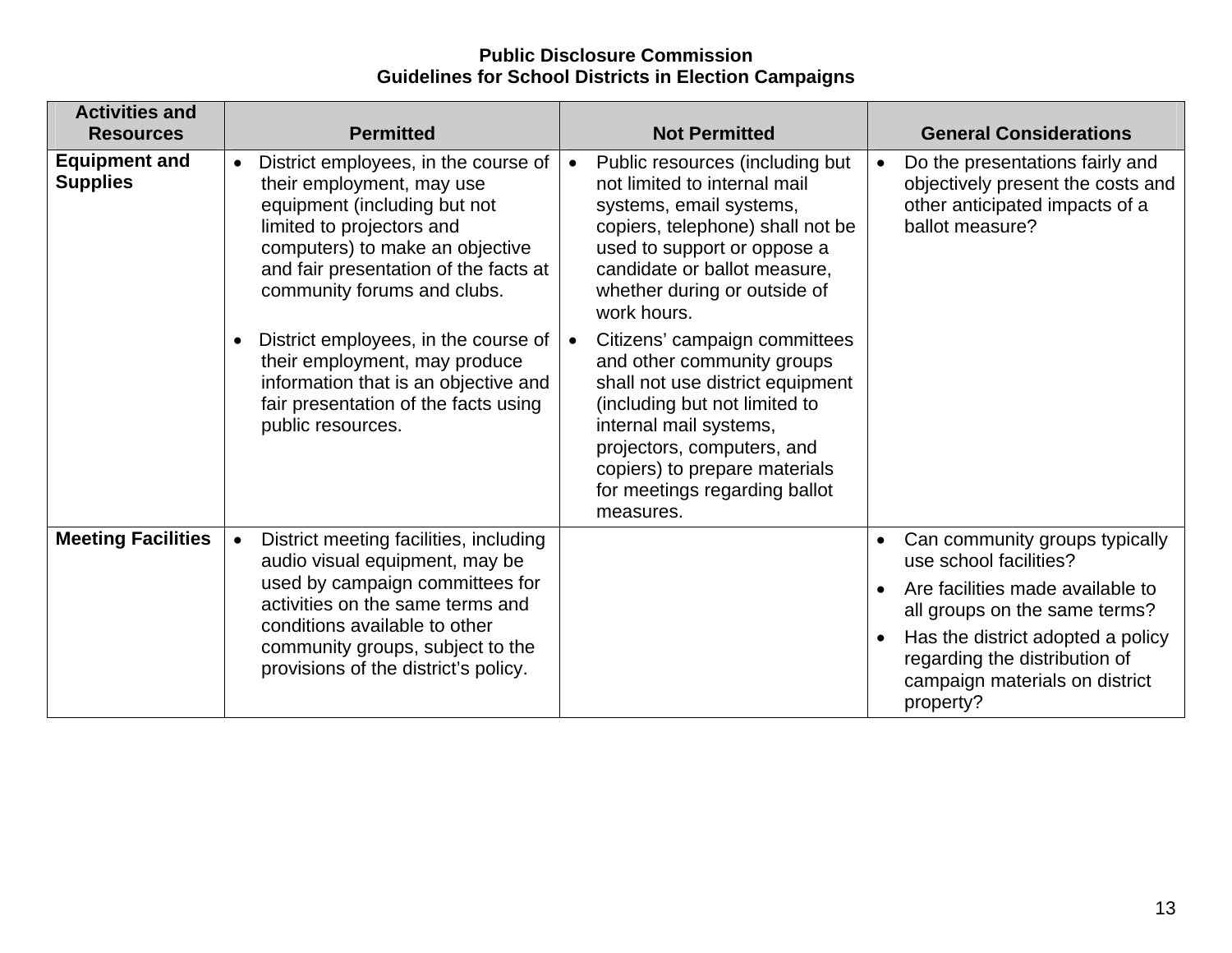| <b>Activities and</b>               |                                                                                                                                                                                                                                                                                                                                         |                                                                                                                                                                              |                                                                                                                                                                                   |
|-------------------------------------|-----------------------------------------------------------------------------------------------------------------------------------------------------------------------------------------------------------------------------------------------------------------------------------------------------------------------------------------|------------------------------------------------------------------------------------------------------------------------------------------------------------------------------|-----------------------------------------------------------------------------------------------------------------------------------------------------------------------------------|
| <b>Resources</b>                    | <b>Permitted</b>                                                                                                                                                                                                                                                                                                                        | <b>Not Permitted</b>                                                                                                                                                         | <b>General Considerations</b>                                                                                                                                                     |
| <b>Lists</b>                        | Lists of names (such as district<br>$\bullet$<br>vendors or parents) that a district<br>has obtained or created in the<br>course of transacting its regular<br>public business are subject to<br>public disclosure requirements;<br>thus, unless otherwise exempt, the<br>lists must be released subject to<br>public records requests. | Districts shall not sell copies of<br>$\bullet$<br>such lists (though they may<br>charge a pre-established fee to<br>recover the costs of providing<br>copies of the lists). | Is the list obtained or created in<br>$\bullet$<br>the course of the district<br>transacting its public business?                                                                 |
|                                     | Districts may charge a<br>$\bullet$<br>pre-established fee to cover the<br>costs of providing copies of such<br>lists on an equal access,<br>nondiscriminatory basis.                                                                                                                                                                   | If a list is generally available as<br>$\bullet$<br>a public record, it cannot be<br>denied to a person or group on<br>the grounds that it might be<br>used in a campaign.   | Are the fees charged no greater<br>than necessary to cover the<br>costs of providing copies?                                                                                      |
|                                     |                                                                                                                                                                                                                                                                                                                                         |                                                                                                                                                                              | Has the district complied with<br>the Family Education Rights and<br>Privacy Act and district policy in<br>responding to any public record<br>requests?                           |
| <b>Voting</b><br><b>Information</b> | District personnel may encourage<br>$\bullet$<br>staff and members of the public to<br>vote, as long as such<br>encouragement routinely occurs<br>for other elections.                                                                                                                                                                  | Districts shall not pressure or<br>$\bullet$<br>coerce employees to vote.                                                                                                    | Is the activity related to providing<br>$\bullet$<br>voting information for elections,<br>as opposed to advocating for or<br>against a particular candidate or<br>ballot measure? |
|                                     | Public facilities may be used to<br>$\bullet$<br>register people to vote and to do<br>periodic poll checking.                                                                                                                                                                                                                           | Districts shall not organize an<br>$\bullet$<br>effort to encourage staff to<br>wear campaign buttons or<br>display campaign materials.                                      |                                                                                                                                                                                   |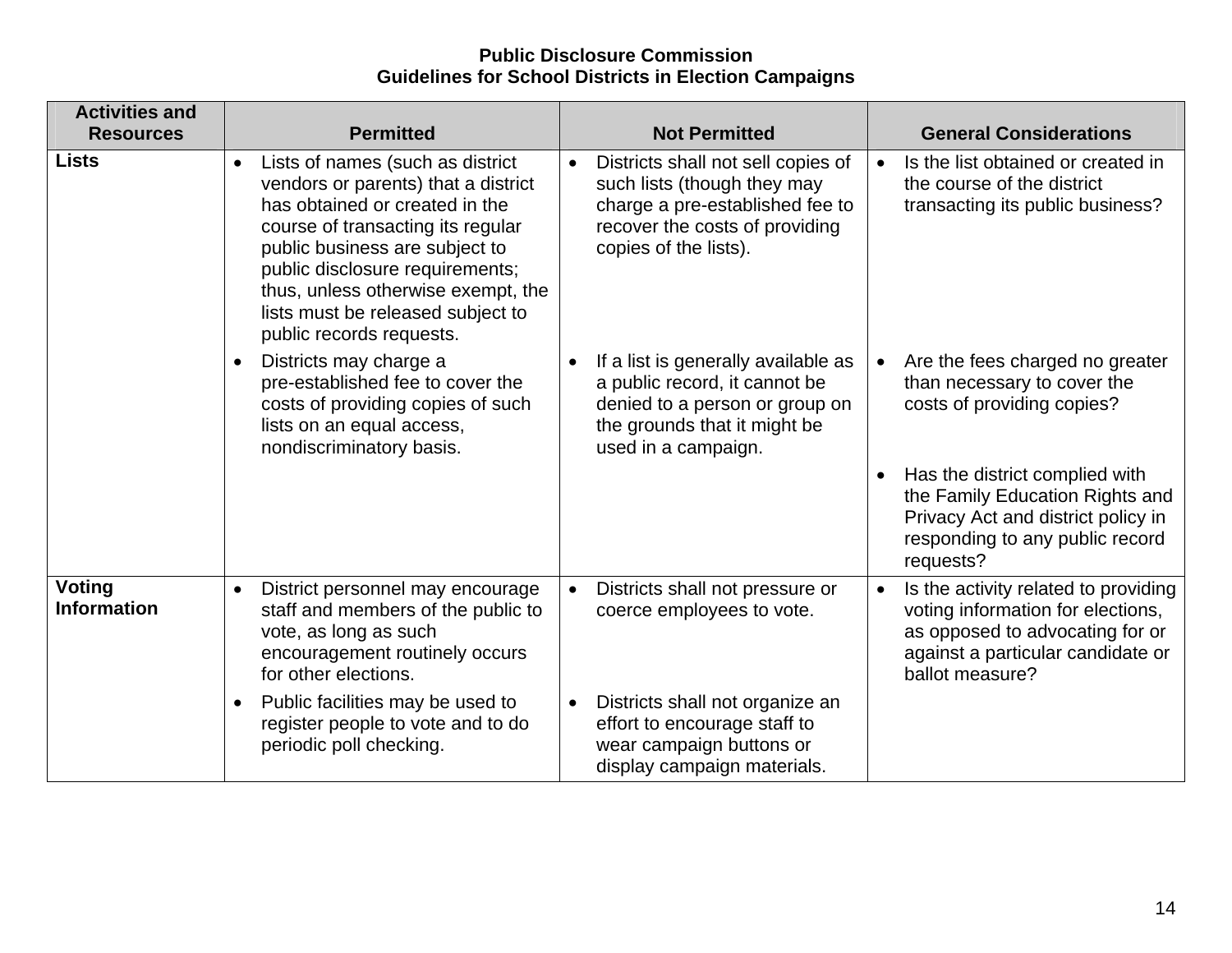| <b>Activities and</b><br><b>Resources</b>                            | <b>Permitted</b>                                                                                                                                                                                                                                                                                                                                                             | <b>Not Permitted</b>                                                                                                                                                                                                                                                                                                                                                                                                                                                                         | <b>General Considerations</b>                                                                                                                                                                                                                                     |
|----------------------------------------------------------------------|------------------------------------------------------------------------------------------------------------------------------------------------------------------------------------------------------------------------------------------------------------------------------------------------------------------------------------------------------------------------------|----------------------------------------------------------------------------------------------------------------------------------------------------------------------------------------------------------------------------------------------------------------------------------------------------------------------------------------------------------------------------------------------------------------------------------------------------------------------------------------------|-------------------------------------------------------------------------------------------------------------------------------------------------------------------------------------------------------------------------------------------------------------------|
| <b>District</b><br><b>Publications</b><br>(Specific to<br>Elections) | Districts may develop an objective<br>$\bullet$<br>and fair presentation of the facts<br>regarding district needs and the<br>anticipated impact of a ballot<br>measure, and may distribute it in<br>the district's customary manner.<br>This information <sup>8</sup> may be printed in<br>various languages and<br>communicated in other formats as<br>required by the ADA. | Districts shall not distribute<br>$\bullet$<br>election-related information in a<br>manner that targets specific<br>subgroups. Targeting does not<br>refer to mailing information to<br>district constituencies such as<br>parents, families within a<br>service region, community<br>leaders, or some other group,<br>or to the district's regular<br>distribution list to provide<br>information in a manner that is<br>consistent with the normal and<br>regular conduct of the district. | Does the information provide an<br>$\bullet$<br>objective and fair presentation of<br>the facts?<br>Is the timing, format, and style,<br>including tone and tenor, of the<br>information presented in a<br>manner that is normal and<br>regular for the district? |
|                                                                      | In the course of regular<br>$\bullet$<br>publications for the district, the<br>district may distribute an objective<br>and fair presentation of the facts<br>for each ballot measure in<br>accordance with the normal and<br>regular conduct of the district.                                                                                                                | Districts shall not publicize<br>$\bullet$<br>information supporting or<br>opposing a candidate or ballot<br>measure.                                                                                                                                                                                                                                                                                                                                                                        | Is the information distributed in a<br>$\bullet$<br>manner that is normal and<br>regular for the district?<br>Do the materials accurately<br>present the costs and other<br>anticipated impacts of a ballot<br>measure?                                           |

 ${}^{8}$  For the purposes of these guidelines, "information" refers to the documents prepared, printed, and mailed districtwide by the district's central administration solely for the purposes of informing residents regarding an upcoming ballot measure. The district and a school may continue to distribute information consistent with the customary practices of the district and a school, including but not limited to kid mail, newsletters, websites, and multi-lingual documents. These publications may continue, but if they discuss the ballot measure, the information should be an objective and fair presentation of the facts.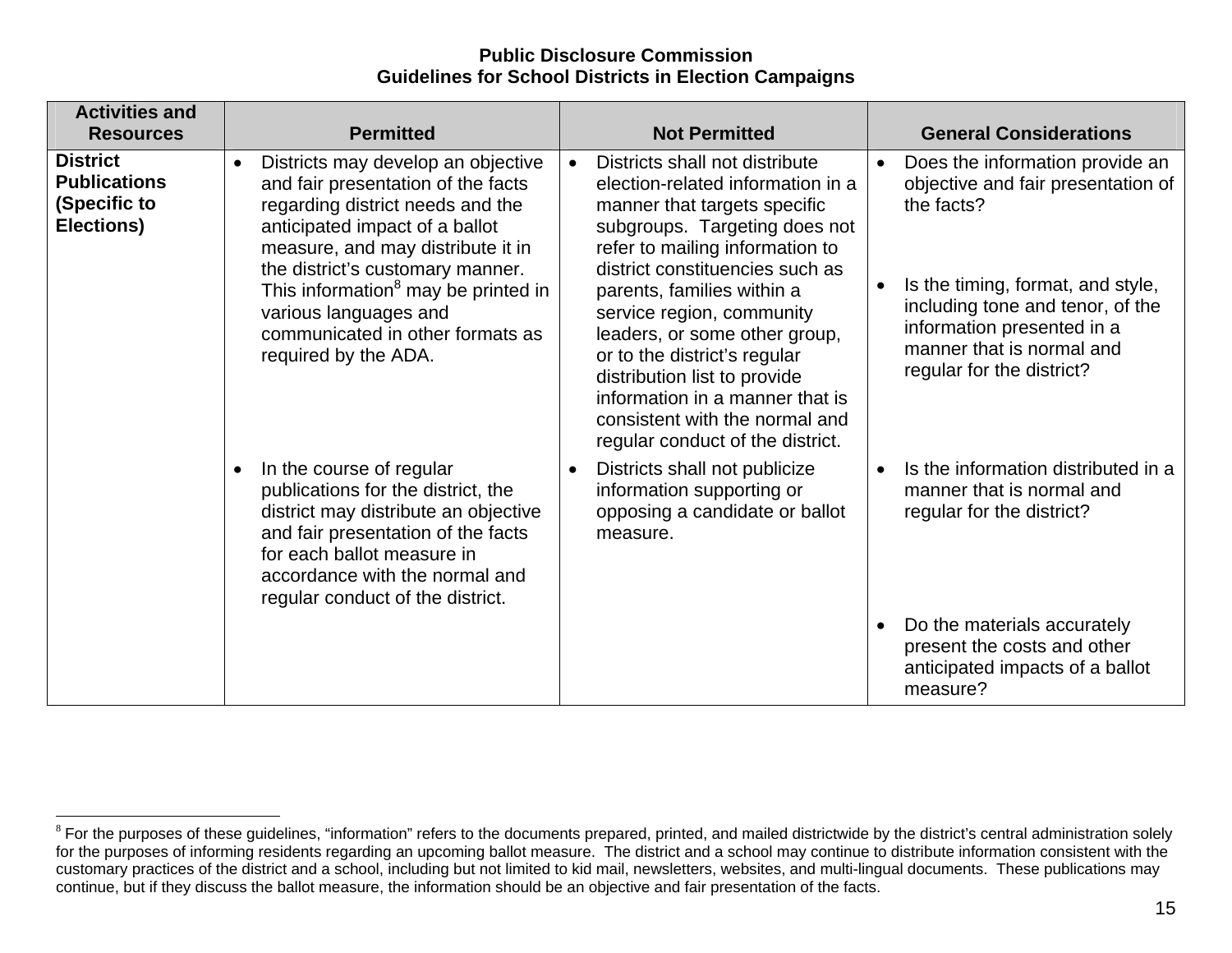| <b>Activities and</b><br><b>Resources</b>                                           | <b>Permitted</b>                                                                                                                                                                                                                                                                                                                                                          | <b>Not Permitted</b>                                                                                                                                             | <b>General Considerations</b>                                                                                                      |
|-------------------------------------------------------------------------------------|---------------------------------------------------------------------------------------------------------------------------------------------------------------------------------------------------------------------------------------------------------------------------------------------------------------------------------------------------------------------------|------------------------------------------------------------------------------------------------------------------------------------------------------------------|------------------------------------------------------------------------------------------------------------------------------------|
| <b>District</b><br><b>Publications</b><br>(Specific to<br>Elections)<br>(continued) |                                                                                                                                                                                                                                                                                                                                                                           |                                                                                                                                                                  | Does the district typically<br>$\bullet$<br>distribute information by kid mail,<br>newsletters, websites, or some<br>other format? |
| <b>District</b><br><b>Publications</b><br>(Regular)                                 | Districts may include all or part of<br>$\bullet$<br>the information regarding district<br>needs and the anticipated impacts<br>of a ballot measure in the district's<br>regular publications, such as<br>district and school newsletters.<br>(For example, a school newsletter<br>may specifically describe the<br>projects and/or programs planned<br>for that school.) | Districts shall not use internal<br>$\bullet$<br>memoranda or other district<br>publications to encourage<br>employees to participate in<br>campaign activities. | Does the district routinely<br>$\bullet$<br>distribute such information?                                                           |
|                                                                                     | Districts may inform staff and/or<br>$\bullet$<br>parents of community meetings<br>related to ballot measures if other<br>such information is normally<br>published in a newsletter or<br>community calendar, and if both<br>those supporting or opposing a<br>ballot measure have the<br>opportunity to appear on the<br>calendar or in the newsletter.                  | Districts shall not publish<br>$\bullet$<br>materials supporting or<br>opposing a candidate or ballot<br>measure.                                                | Does the district normally inform<br>staff and/or parents of<br>community activities and<br>meetings?                              |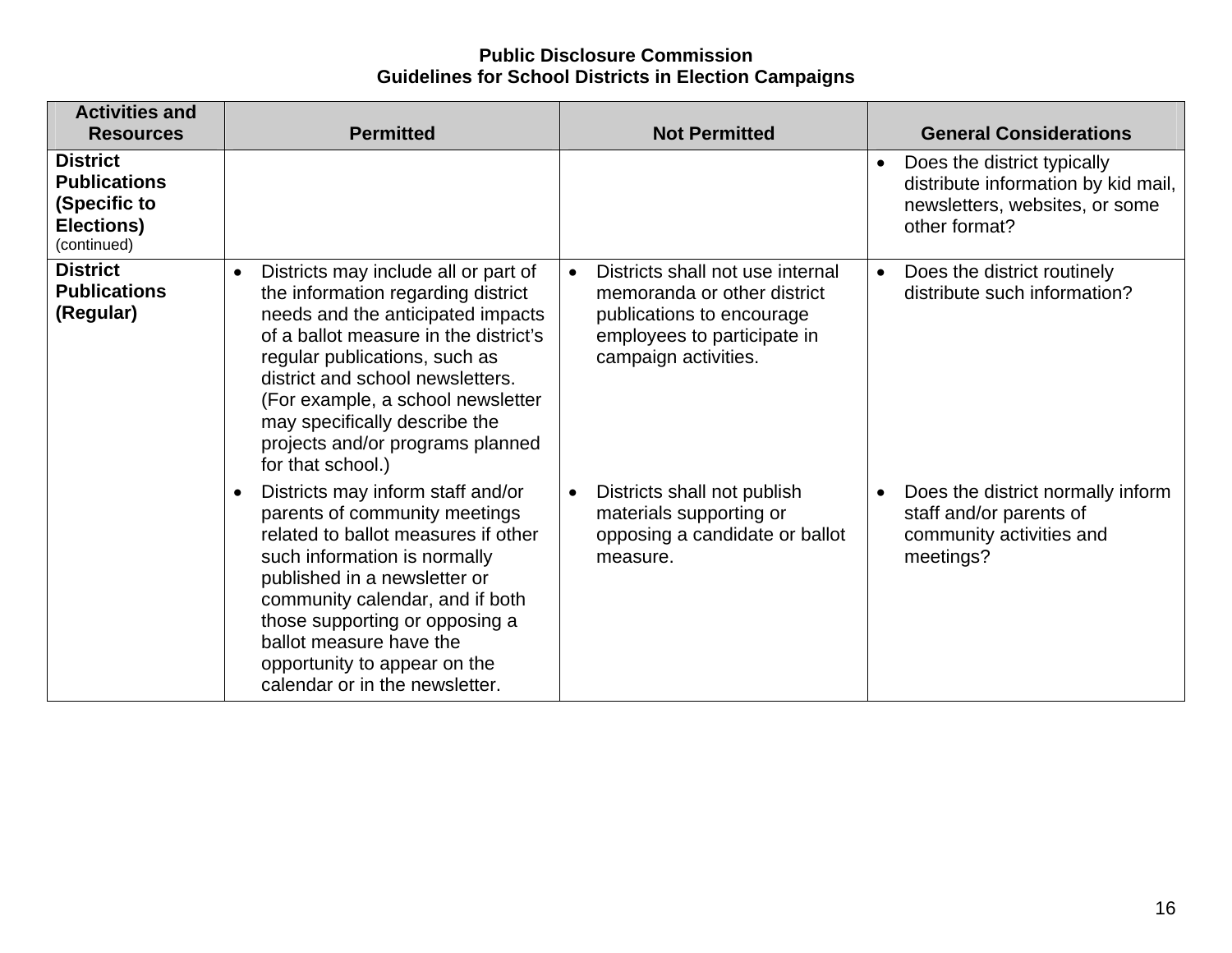| <b>Activities and</b>                                              |                                                                                                                                                                                                                                                                                                                                                             |                                                                                                                                                                                                   |                                                                                                                                                                                                                                                                               |
|--------------------------------------------------------------------|-------------------------------------------------------------------------------------------------------------------------------------------------------------------------------------------------------------------------------------------------------------------------------------------------------------------------------------------------------------|---------------------------------------------------------------------------------------------------------------------------------------------------------------------------------------------------|-------------------------------------------------------------------------------------------------------------------------------------------------------------------------------------------------------------------------------------------------------------------------------|
| <b>Resources</b>                                                   | <b>Permitted</b>                                                                                                                                                                                                                                                                                                                                            | <b>Not Permitted</b>                                                                                                                                                                              | <b>General Considerations</b>                                                                                                                                                                                                                                                 |
| <b>District</b><br><b>Publications</b><br>(Regular)<br>(continued) | Districts may factually report<br>$\bullet$<br>school board support for a ballot<br>measure, so long as it is the<br>normal and regular conduct for the<br>district. (For example, a<br>community newsletter that<br>ordinarily reports on board actions<br>may report that the board adopted<br>a resolution supporting the<br>district's ballot measure.) |                                                                                                                                                                                                   | Is the information presented in<br>$\bullet$<br>an objective and fair manner?<br>Is the district engaging in<br>significantly different activities<br>during the time period<br>immediately prior to the ballot<br>measure compared to all other<br>times of the school year? |
|                                                                    | Districts may thank citizens for<br>$\bullet$<br>their support after an election in<br>district publications.                                                                                                                                                                                                                                               |                                                                                                                                                                                                   |                                                                                                                                                                                                                                                                               |
| <b>Reader</b><br><b>Boards/Posters</b>                             | Information encouraging staff and<br>$\bullet$<br>members of the public to vote, or<br>providing the dates of upcoming<br>elections such as "vote on<br>February ___", may be posted, as<br>long as such encouragement is<br>customarily posted for elections<br>other than just a district ballot<br>measure.                                              | Districts shall not display a<br>$\bullet$<br>"vote schools" sign or other<br>promotional messages on<br>reader boards or posters.                                                                |                                                                                                                                                                                                                                                                               |
|                                                                    | Districts may thank citizens on<br>$\bullet$<br>their reader boards for their<br>support after an election.                                                                                                                                                                                                                                                 | Signs advocating for or against<br>$\bullet$<br>candidates or ballot measures<br>shall not be posted on district<br>property in any area accessible<br>to the general public or in<br>classrooms. |                                                                                                                                                                                                                                                                               |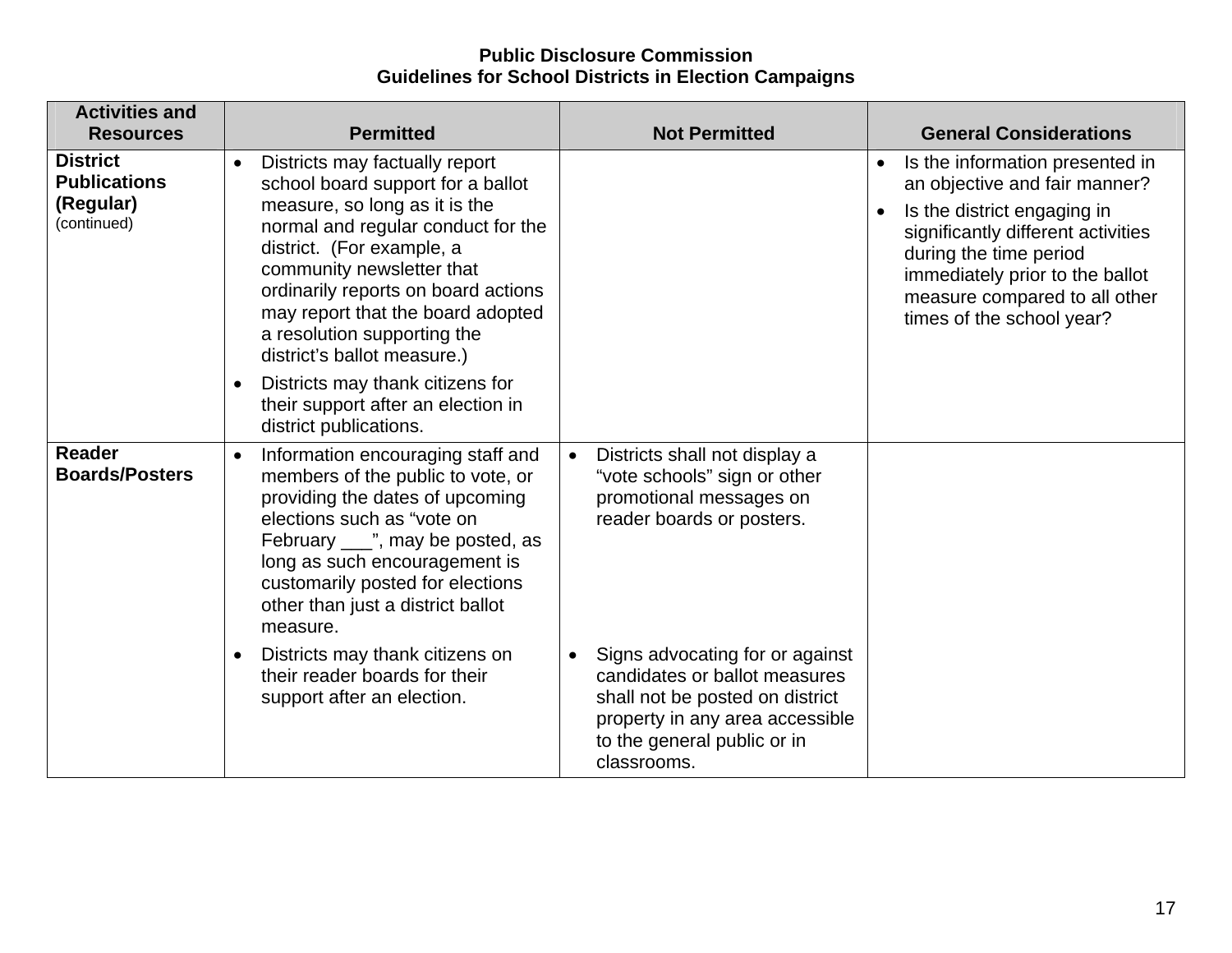| <b>Activities and</b><br><b>Resources</b>            | <b>Permitted</b>                                                                                                                                                                                                                                                                                                                                                                                                                                                                                                                                 | <b>Not Permitted</b>                                                                                                       | <b>General Considerations</b>                                                                                                                                         |
|------------------------------------------------------|--------------------------------------------------------------------------------------------------------------------------------------------------------------------------------------------------------------------------------------------------------------------------------------------------------------------------------------------------------------------------------------------------------------------------------------------------------------------------------------------------------------------------------------------------|----------------------------------------------------------------------------------------------------------------------------|-----------------------------------------------------------------------------------------------------------------------------------------------------------------------|
| <b>Reader</b><br><b>Boards/Poster</b><br>(continued) | Union representatives/employees<br>$\bullet$<br>may post campaign materials on a<br>bulletin board, if such a board is in<br>an area that is only accessible to<br>staff or other authorized individuals<br>and if such activity is consistent<br>with the district's policy and<br>collective bargaining agreements.<br>May post objective and fair<br>$\bullet$<br>information at a school or at a<br>future school site regarding<br>anticipated improvements to be<br>funded by a ballot measure that is<br>specific to that school or site. | Publicly owned vehicles shall<br>$\bullet$<br>not be used to carry or display<br>political material.                       |                                                                                                                                                                       |
| <b>Surveys and</b><br><b>Research</b>                | Districts may conduct surveys<br>$\bullet$<br>and/or other community research,<br>including demographic questions,<br>to determine the community's<br>priorities, public perception of<br>district performance, and/or to<br>inform the community about district<br>programs and policies.                                                                                                                                                                                                                                                       | Districts shall not conduct<br>$\bullet$<br>surveys to determine what<br>taxation level the public would<br>support.       | Has the school board passed a<br>$\bullet$<br>resolution authorizing a measure<br>to be placed on the ballot? (If<br>so, actions may be more closely<br>scrutinized.) |
|                                                      | Districts may conduct community<br>$\bullet$<br>research (including but not limited<br>to the use of questionnaires,<br>surveys, workshops, focus groups,<br>and forums) to determine the<br>community's priorities for both<br>programs and/or facilities and their<br>associated total costs and<br>projected dollars per thousand<br>assessment.                                                                                                                                                                                              | Districts shall not conduct<br>$\bullet$<br>surveys designed to shore up<br>support or opposition for a<br>ballot measure. | Does the election-related survey<br>target specific subgroups?                                                                                                        |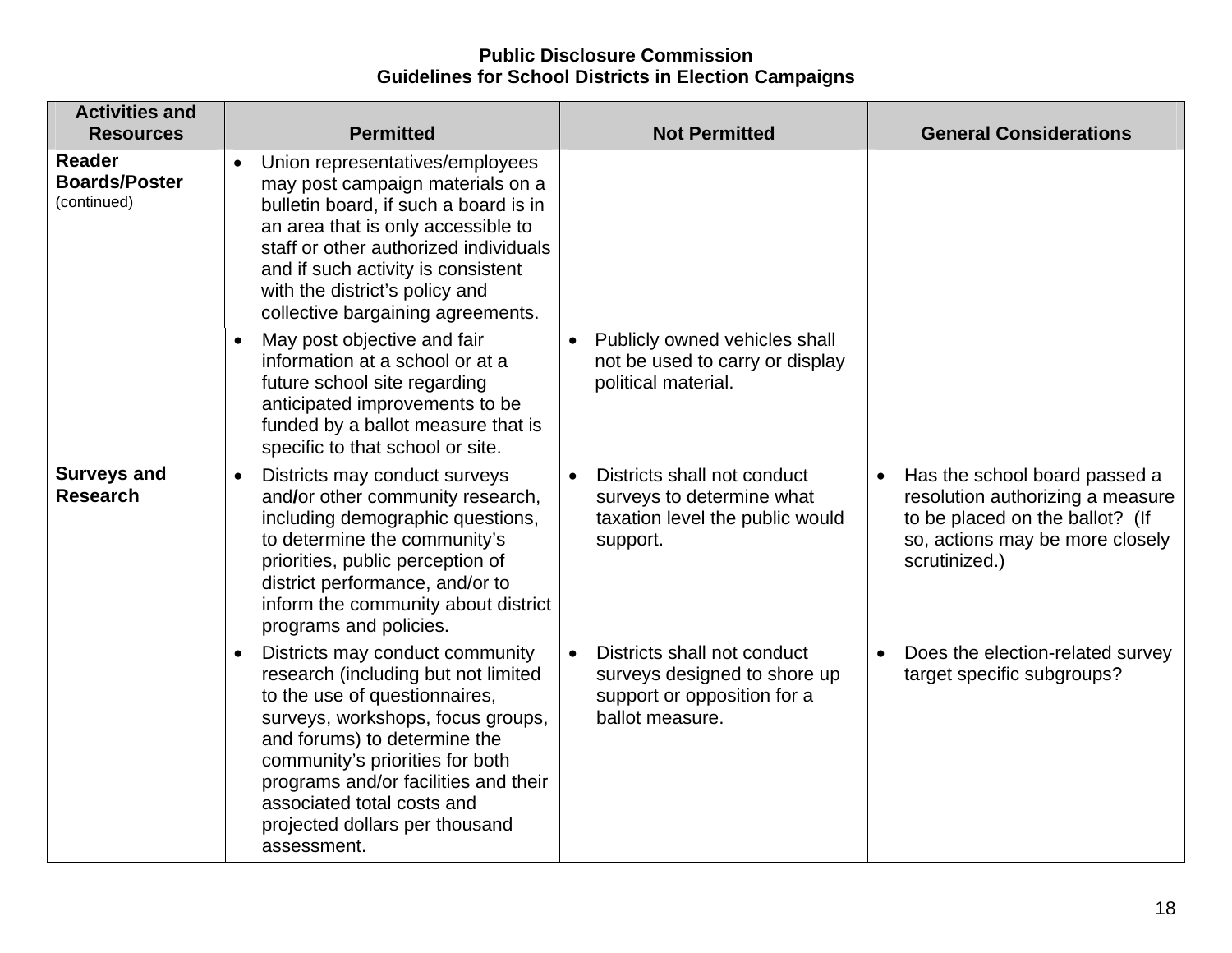| <b>Activities and</b><br><b>Resources</b>                                   | <b>Permitted</b>                                                                                                                                                                                                                                                                                                                                                                                                | <b>Not Permitted</b>                                                                                                                                                                                  | <b>General Considerations</b>                                                                                                                                                                             |
|-----------------------------------------------------------------------------|-----------------------------------------------------------------------------------------------------------------------------------------------------------------------------------------------------------------------------------------------------------------------------------------------------------------------------------------------------------------------------------------------------------------|-------------------------------------------------------------------------------------------------------------------------------------------------------------------------------------------------------|-----------------------------------------------------------------------------------------------------------------------------------------------------------------------------------------------------------|
| <b>Surveys and</b><br><b>Research</b><br>(continued)                        | The surveys and/or other<br>$\bullet$<br>community research can be<br>conducted before or after the<br>school board has approved a<br>resolution to place a ballot<br>measure on the ballot. However,<br>research conducted after the<br>adoption of the resolution may be<br>subject to greater scrutiny.                                                                                                      | Districts shall not target<br>$\bullet$<br>registered voters or other<br>specific subgroups of district<br>residents in conducting their<br>election-related surveys.                                 | • Is the survey or community<br>research consistent with normal<br>and regular activities of the<br>district?                                                                                             |
|                                                                             | Districts may publish survey<br>$\bullet$<br>results if it is consistent with the<br>normal and regular conduct of the<br>district.                                                                                                                                                                                                                                                                             | Districts shall not use survey<br>$\bullet$<br>results in a manner designed to<br>support or oppose a candidate<br>or ballot measure.                                                                 |                                                                                                                                                                                                           |
| <b>Technology</b><br>(websites, emails,<br>computerized<br>calling systems) | A district may develop an objective<br>$\bullet$<br>and fair presentation of the facts<br>and post that information on its<br>website, including information<br>regarding district needs and the<br>anticipated impacts of a ballot<br>measure. This information may be<br>reformatted so that it is consistent<br>with the manner in which the<br>district customarily presents<br>information on its website. | District computers, email<br>$\bullet$<br>systems, telephones, and other<br>information technology systems<br>shall not be used to aid a<br>campaign for or against a<br>candidate or ballot measure. | Are the materials developed an<br>$\bullet$<br>objective and fair presentation of<br>the facts?                                                                                                           |
|                                                                             | District websites may permit<br>$\bullet$<br>viewers to make selections to<br>learn about the anticipated impacts<br>of a ballot measure for a specific<br>school, or otherwise allow readers<br>to explore issues in greater or<br>lesser detail.                                                                                                                                                              | Electronic communication<br>$\bullet$<br>systems shall not be used to<br>generate or forward information<br>that supports or opposes a<br>candidate or ballot measure.                                | Is the district engaging in<br>$\bullet$<br>significantly different activities<br>during the time period<br>immediately prior to the ballot<br>measure compared to all other<br>times of the school year? |